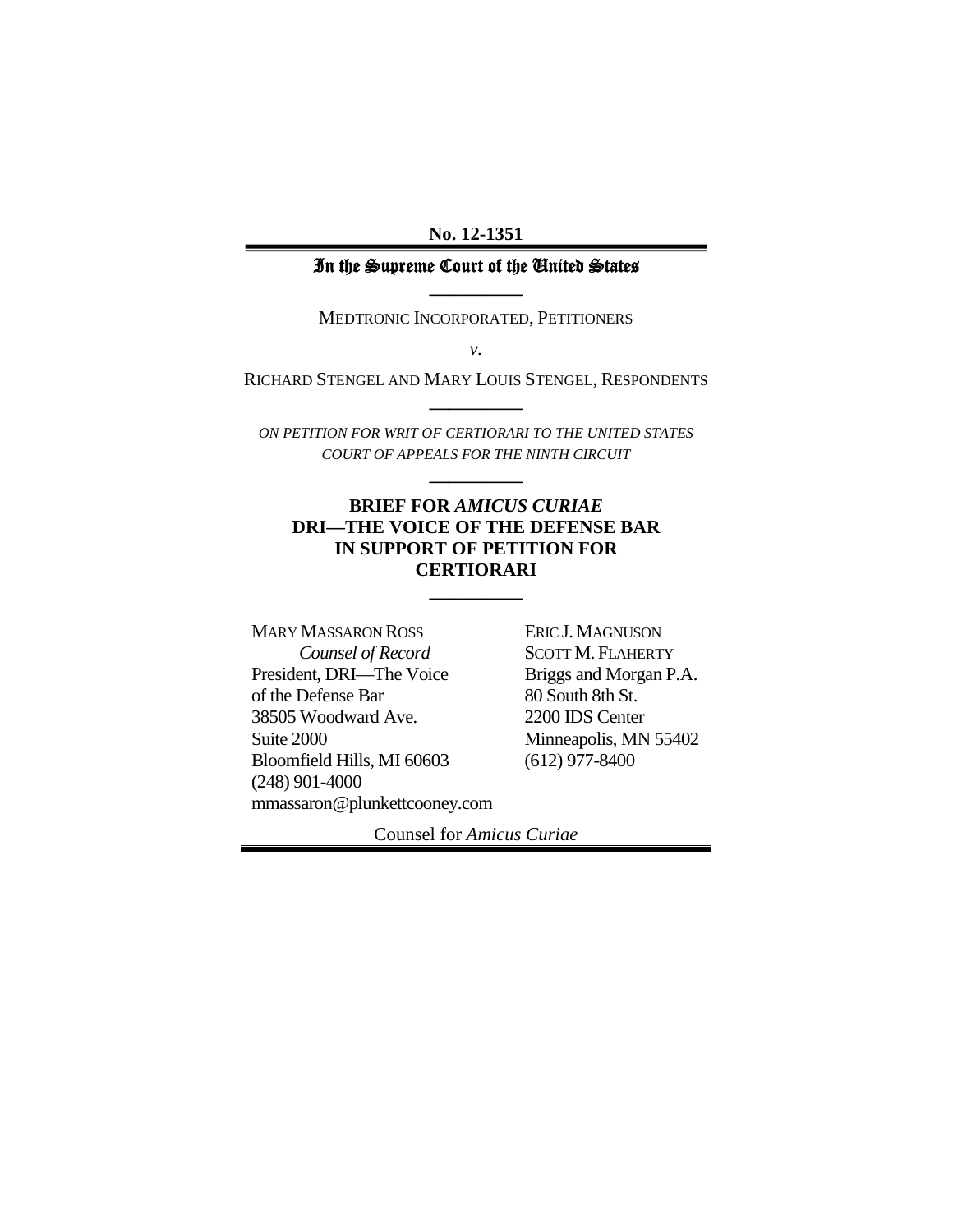# TABLE OF CONTENTS

| I. |           | THE NINTH CIRCUIT'S DECISION<br>MISCONSTRUES THIS COURT'S |                                                                                                                                |  |
|----|-----------|-----------------------------------------------------------|--------------------------------------------------------------------------------------------------------------------------------|--|
|    | А.        |                                                           | To Escape Express Preemption,<br>State Law "Parallel Claims" Must<br>Be Identical To Federal<br>Requirements, And The Claim In |  |
|    | <b>B.</b> |                                                           | The Ninth Circuit Incorrectly<br>Applied Implied Preemption And<br>The Controlling Precedent Of                                |  |
|    |           | 1.                                                        | No Duty Exists For The<br>FDA To Act, And None<br>Can Be Imposed By State                                                      |  |
|    |           | 2.                                                        | Inquiry Into Possible FDA<br><b>Actions Will</b><br>Impermissibly Intrude On<br>The Regulatory Process  12                     |  |
|    |           | 3.                                                        | Inquiry Into Possible FDA<br><b>Actions Will</b><br><b>Impermissibly Interfere</b><br>With The Regulatory                      |  |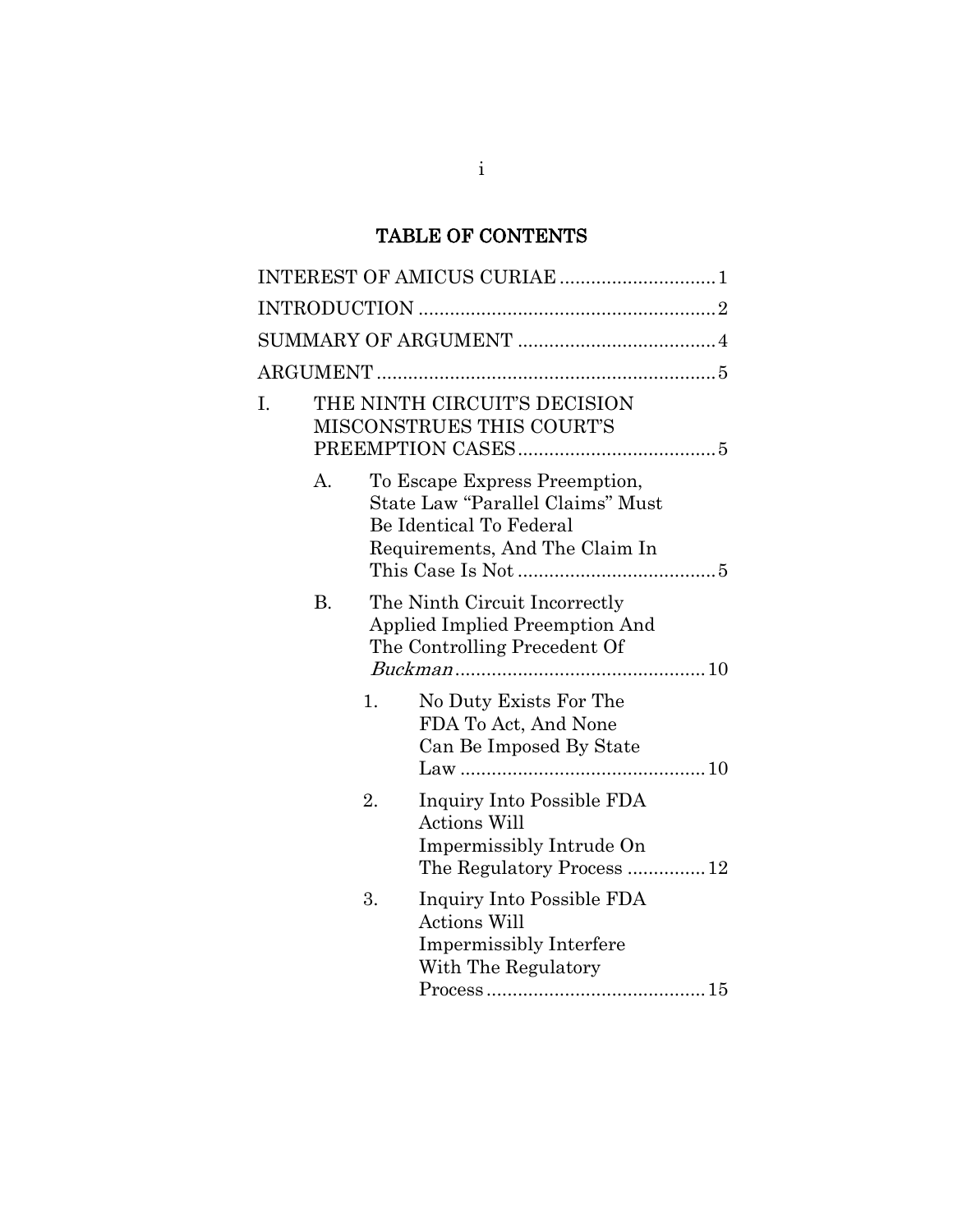|   | $\rm C$    | The Ninth Circuit's Decision<br>Incorrectly Allows State Courts To<br><b>Enforce The Reporting</b><br>Requirement of the MDA Through |  |
|---|------------|--------------------------------------------------------------------------------------------------------------------------------------|--|
| П |            | EFFORTS TO CIRCUMVENT THIS                                                                                                           |  |
|   |            | <b>COURT'S DECISIONS HAVE LED</b>                                                                                                    |  |
|   |            | TO DIFFERING OPINIONS AMONG                                                                                                          |  |
|   |            | THE CIRCUITS AND SIGNIFICANT                                                                                                         |  |
|   |            | UNCERTAINTY AT THE TRIAL                                                                                                             |  |
|   |            |                                                                                                                                      |  |
|   | CONCLUSION |                                                                                                                                      |  |

ii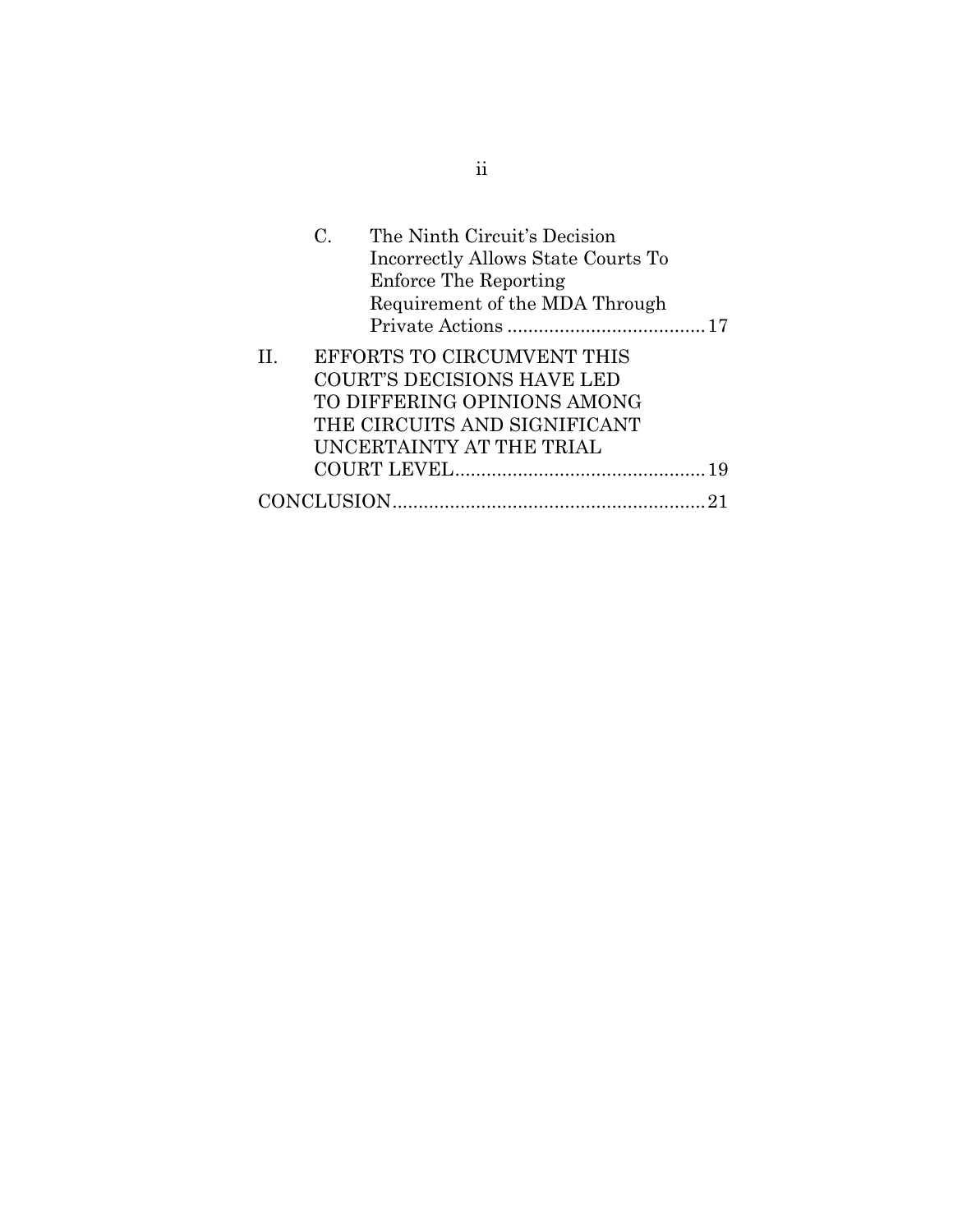# TABLE OF AUTHORITIES

# CASES

| Hughes v. Boston Scientific Corp.,                                                       |  |
|------------------------------------------------------------------------------------------|--|
| Anguiano v. E.I. DuPont de Nemours & Co.,<br>808 F. Supp. 719 (D. Ariz. 1992), aff'd, 44 |  |
| Bates v. Dow Agrosciences LLC,                                                           |  |
| Buckman Co. v. Plaintiffs' Legal Comm.,                                                  |  |
| Cupek v. Medtronic, Inc.,                                                                |  |
| In re Medtronic, Inc., Sprint Fidelis Leads<br>Prods. Liab. Litig.,                      |  |
| Lofton v. McNeil Consumer & Specialty                                                    |  |
| Pharm.,<br>672 F.3d 372 (5th Cir. 2012)  15                                              |  |
| McCutcheon v. Zimmer Holdings, Inc.,<br>586 F. Supp. 2d 917 (N.D. Ill. 2008)  15         |  |
| McMullen v. Medtronic, Inc.,                                                             |  |
| Medtronic, Inc. v. Lohr,                                                                 |  |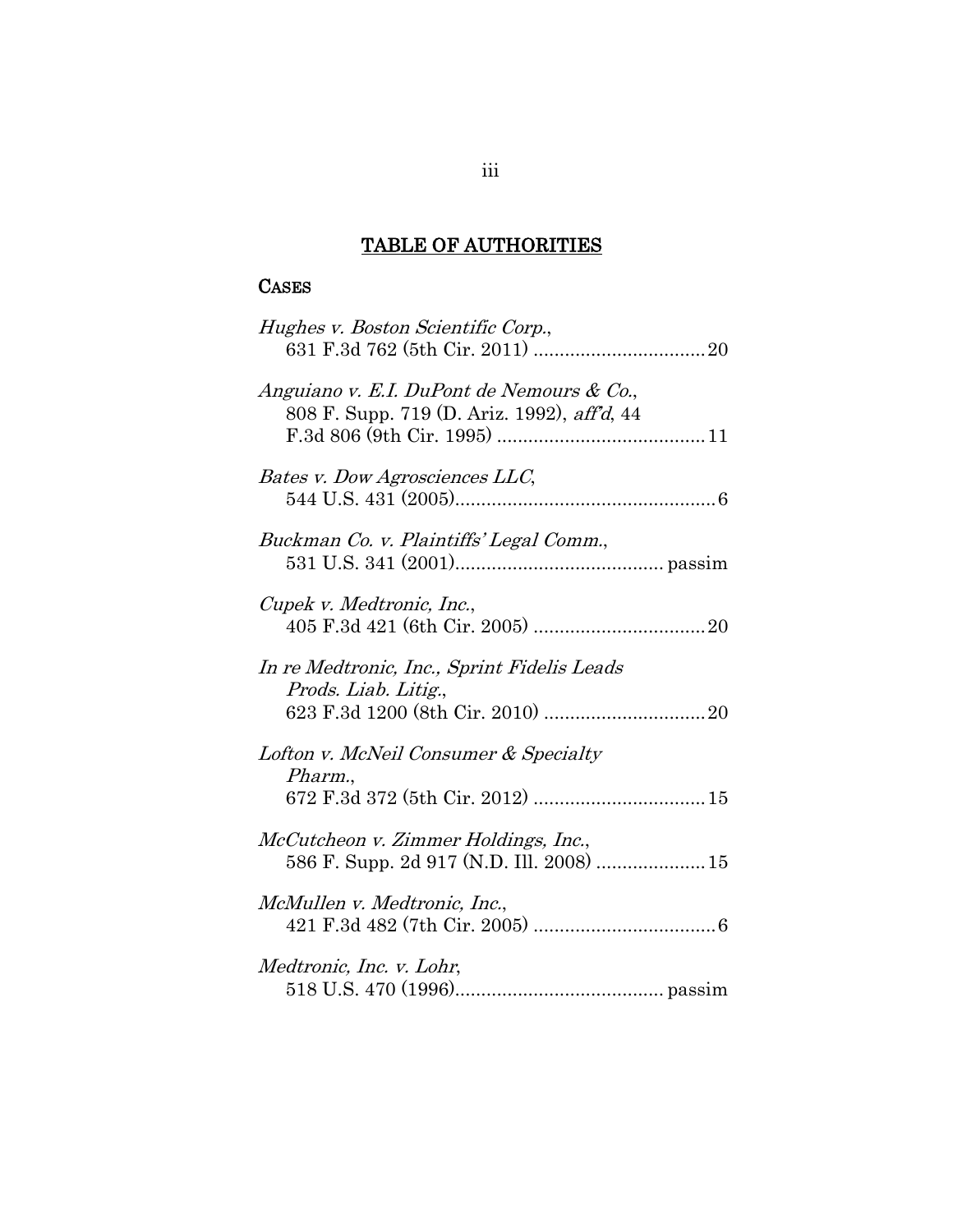| PLIVA, Inc. v. Mensing,                                                    |  |
|----------------------------------------------------------------------------|--|
| Riegel v. Medtronic, Inc.,                                                 |  |
| Stengel v. Medtronic Inc.,<br>704 F.3d 1224 (9th Cir. 2013)  8, 11, 15, 20 |  |
| Wolicki-Gables v. Arrow Int'l, Inc.,                                       |  |

# OTHER AUTHORITIES

| Gregory J. Wartman, Life After Riegel: A       |  |
|------------------------------------------------|--|
| <b>Fresh Look at Medical Device Preemption</b> |  |
| One Year After Riegel v. Medtronic, Inc.,      |  |
|                                                |  |
|                                                |  |

| James M. Beck, The Food, Drug, and              |  |
|-------------------------------------------------|--|
| Cosmetic Act: Searching for the                 |  |
| Crossroads of Safety and Innovation:            |  |
| Article: Federal Preemption in FDA-             |  |
| Regulated Product-Liability Litigation:         |  |
| Where We Are And Where We Might Be              |  |
| <i>Headed</i> , 32 Hamline L. Rev. 657, 704-705 |  |
| (2009)                                          |  |
|                                                 |  |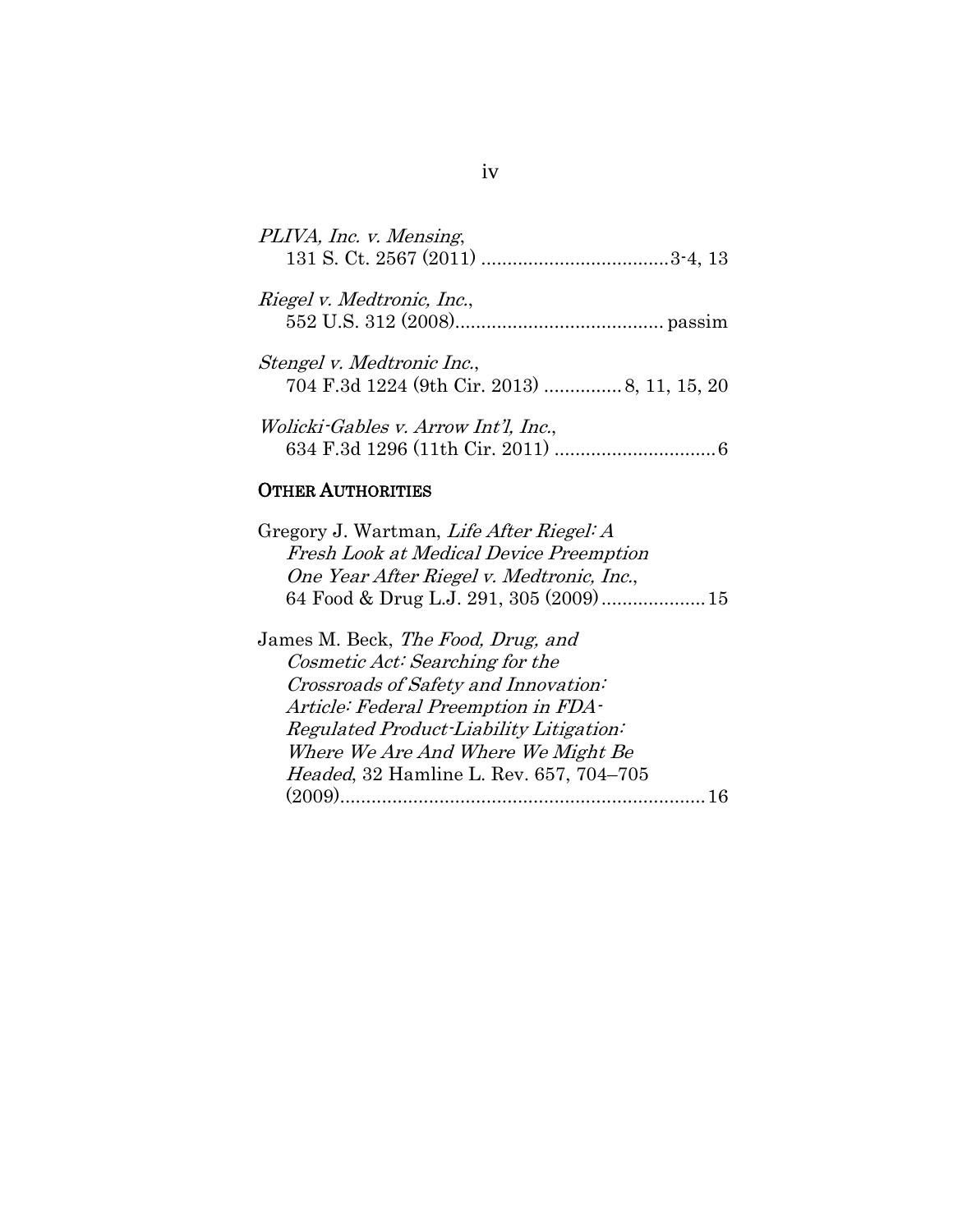#### INTEREST OF AMICUS CURIAE[1](#page-5-0)

Amicus curiae DRI—The Voice of the Defense Bar ("DRI") is an international organization with approximately 22,000 member attorneys who defend businesses and individuals in civil litigation. DRI seeks to address issues germane to defense attorneys, to promote the role of the defense attorney, and to improve the civil justice system in America. DRI has long been a voice in the ongoing effort to make the civil justice system more fair, efficient, and—where national issues are involved—consistent. To promote these objectives, DRI participates as amicus curiae in cases such as this one, which raises an issue of importance to DRI's members and to the judicial system.

DRI members represent federally-regulated businesses and industries in tort litigation in both state and federal courts. DRI members are regularly called upon to inform and advise clients about the potential liability that they face for making business decisions based upon state tort

-

<span id="page-5-0"></span><sup>1</sup> Pursuant to this Court's Rule 37.6, amicus curiae states that no counsel for any party authored this brief in whole or in part, and that no person or entity other than amicus curiae or their counsel made a monetary contribution to the preparation or submission of this brief. Counsel of record for all parties were notified timely of the intent to file. The parties have consented to the filing of this brief, and letters evidencing such consent are being filed herewith, pursuant to this Court's Rule 37.3.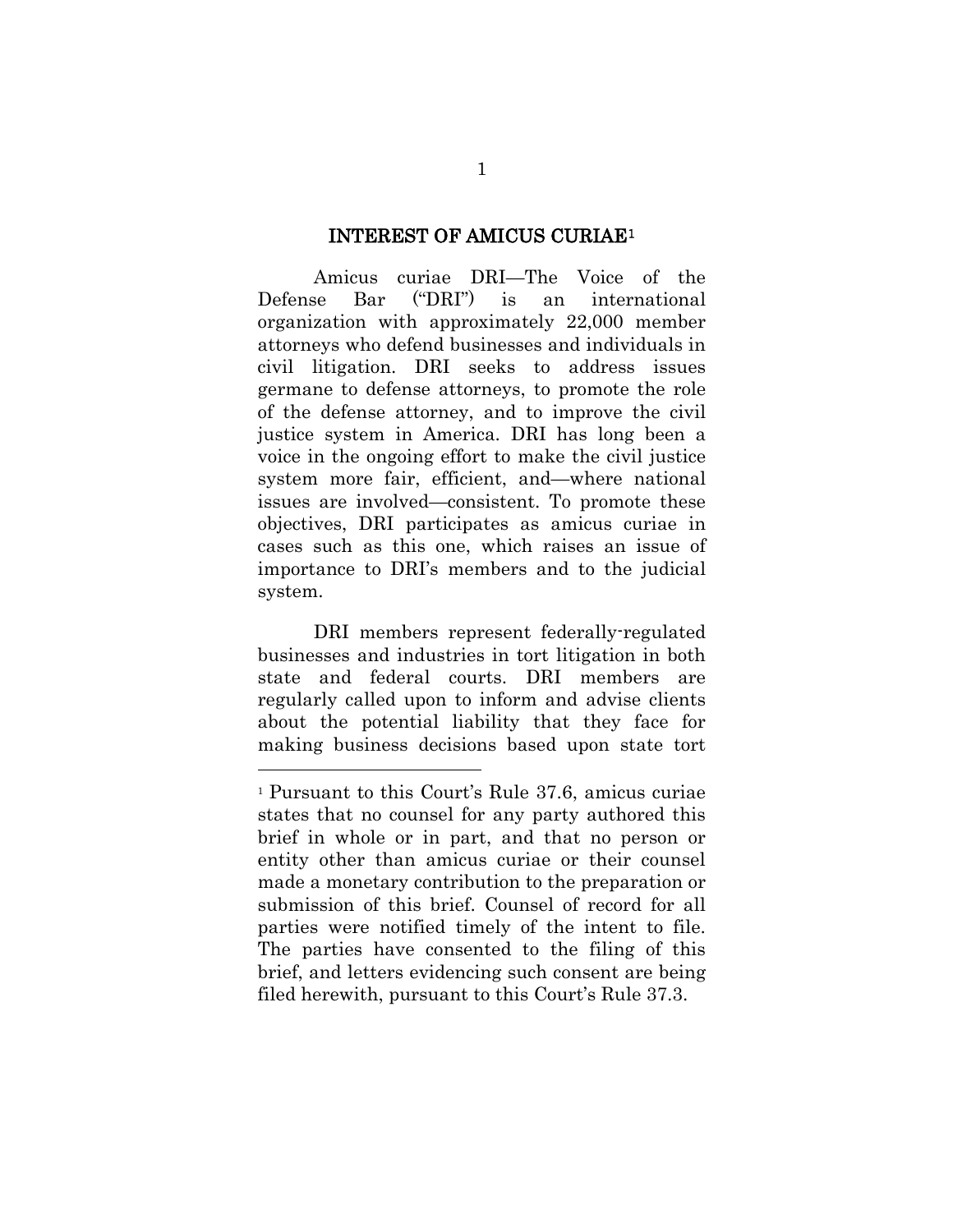law. DRI members are asked to offer counsel regarding the sometimes conflicting obligations imposed under federal and state statutory and regulatory law. DRI members are well-positioned to offer this Court practical insight based on firsthand experience with the impact of state tort claims on federally-regulated businesses and industries.

Product manufacturers and distributors, along with many other businesses, and their employees and consumers, have benefitted from a regime in which an expert federal regulatory agency makes informed and comprehensive decisions about design, construction, materials, services, and products. DRI has a strong interest in assuring that this Court continues to apply federal preemption in a manner consistent with its history and purpose. The law must afford consistency and clarity to potential civil litigants. The issue of federal preemption is of great importance to DRI. DRI frequently participates as amicus curiae in cases addressing federal preemption and other matters. See, e.g., Williamson v. Mazda Motor of Am., Inc., No. 08-1314; Kurns v. R.R. Friction Prod. Corp., No. 10-879; see also Oxford Health Plans LLC v. Sutter, No. 12-135.

#### INTRODUCTION

Congress's enactment of the Medical Device Amendments ("MDA") created a scheme of federal safety oversight that broadly preempts state laws relating to medical products. This case brings before the Court once again questions concerning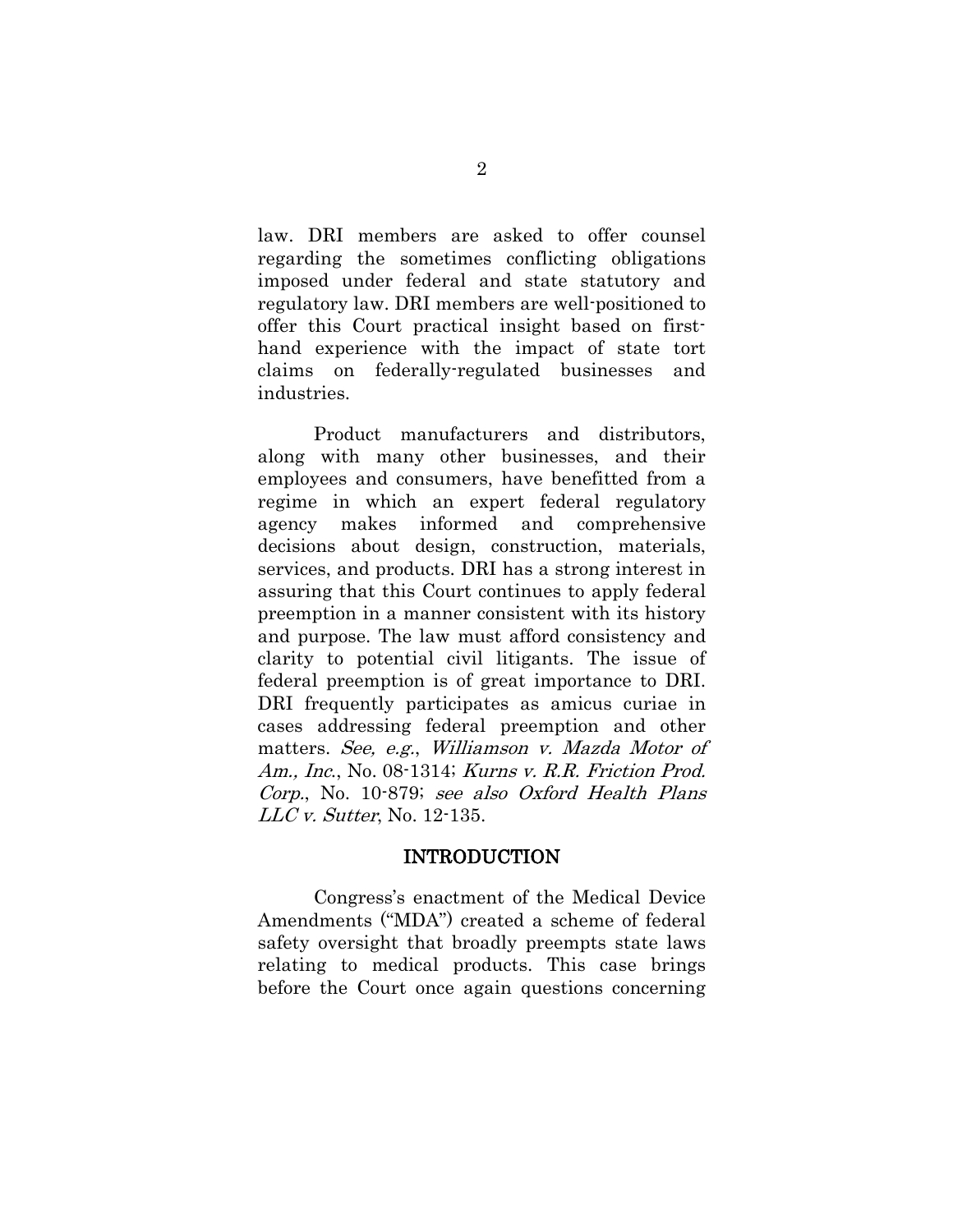the scope of both express and implied preemption under the MDA. The issues presented have widespread implications: (1) what constitutes a "parallel claim" under state law that would fit the narrow express preemption gap under Medtronic, Inc. v. Lohr, 518 U.S. 470 (1996) and Riegel v. Medtronic, Inc., 552 U.S. 312 (2008); and (2) whether a state law claim founded on an alleged violation of the reporting requirements of the Food and Drug Administration ("FDA")—no matter how that claim is framed—fits within the scope of implied preemption under Buckman Co. v. Plaintiffs' Legal Comm., 531 U.S. 341 (2001) and PLIVA, Inc. v. Mensing, 131 S. Ct. 2567 (2011).

Congress's enactment of broad preemption for medical devices was based on the recognition that preemption serves the important task of limiting the "extraneous pull" of state tort claims on the FDA's execution of its statutory responsibilities to balance risks and benefits in regulating medical devices. This Court has repeatedly acknowledged that strong policy.

Despite the Court's prior guidance, the Ninth Circuit held that Respondents' claims were not expressly or impliedly preempted because Respondents alleged Petitioner's failure to submit adverse-event reports to the FDA violated a general tort duty imposed by Arizona law. The effect of the Ninth Circuit's ruling is to allow state tort law to determine FDA reporting requirements for manufacturers. That result, if allowed to stand, would seriously undermine the FDA's policing authority, inserting state law requirements into the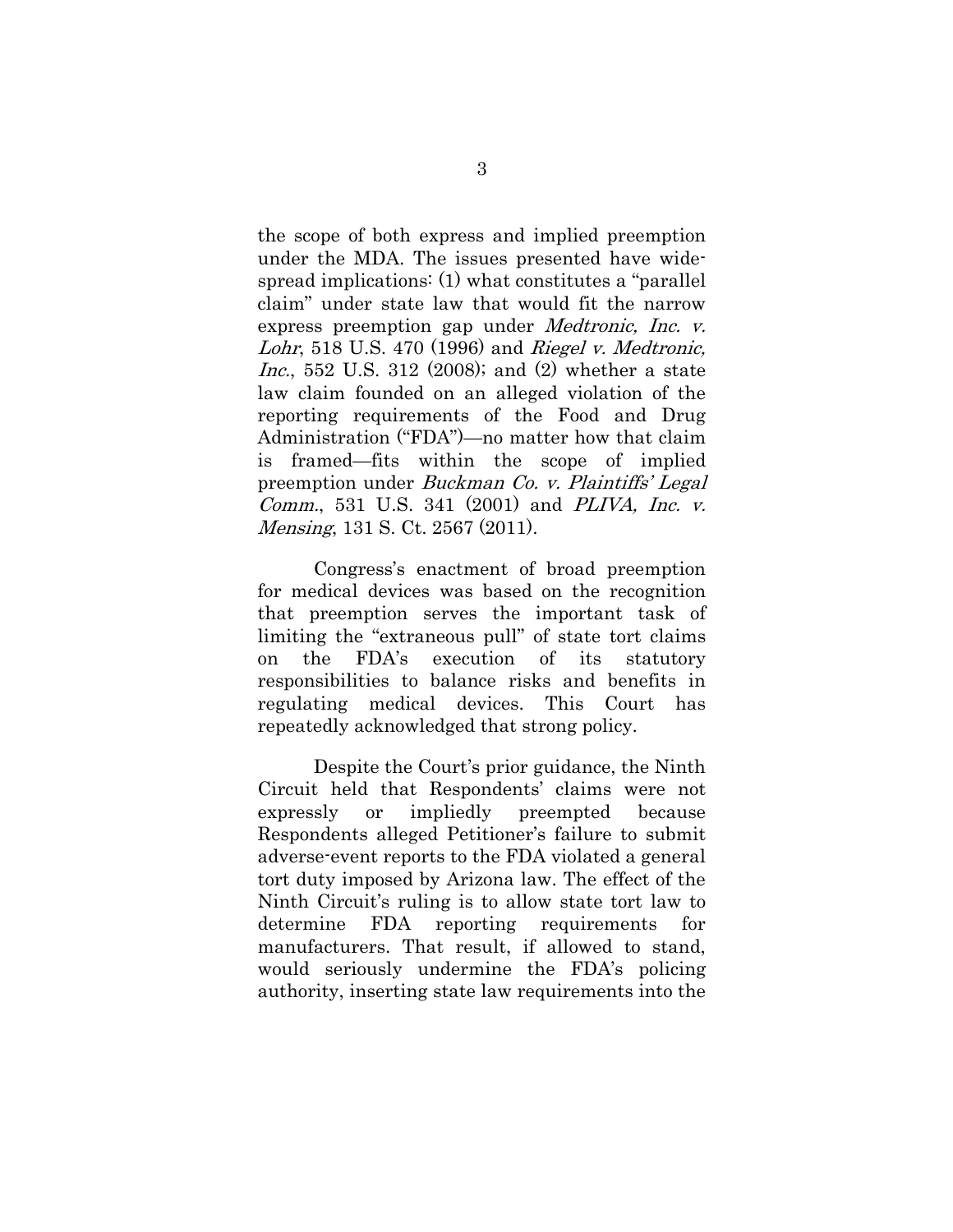regulatory scheme. The decision also conflates the FDA's role in the federal regulatory scheme with the role of a downstream manufacturer in state tort law, a fatal flaw in the legal analysis and an invalid basis for finding an exception to established preemption principles.

#### SUMMARY OF ARGUMENT

This Court should grant the Petition for Certiorari filed by Medtronic. It is painfully clear that Lohr, Buckman, Riegel and Mensing have not settled the law to the extent necessary to avoid repeated litigation over the scope and reach of federal preemption in the area of a manufacturer's reporting requirements to the FDA. This case represents another attempt to find interstices in this Court's prior pronouncements into which tort claims may be forced. The Ninth Circuit's reasoning is at best highly questionable, and presents a clear divergence from other circuit decisions.

The decision below imposes an additional requirement on medical device manufacturers not found in the MDA—that they act "reasonably" in submitting adverse-event reports. That is a requirement different from, and in addition to, the requirements of the MDA, and a claim based on that requirement is expressly preempted.

In addition, negligence claims based on the conduct of a manufacturer in reporting to the FDA will necessarily intrude upon and conflict with the FDA's regulatory function. Such claims are, as a result, impliedly preempted.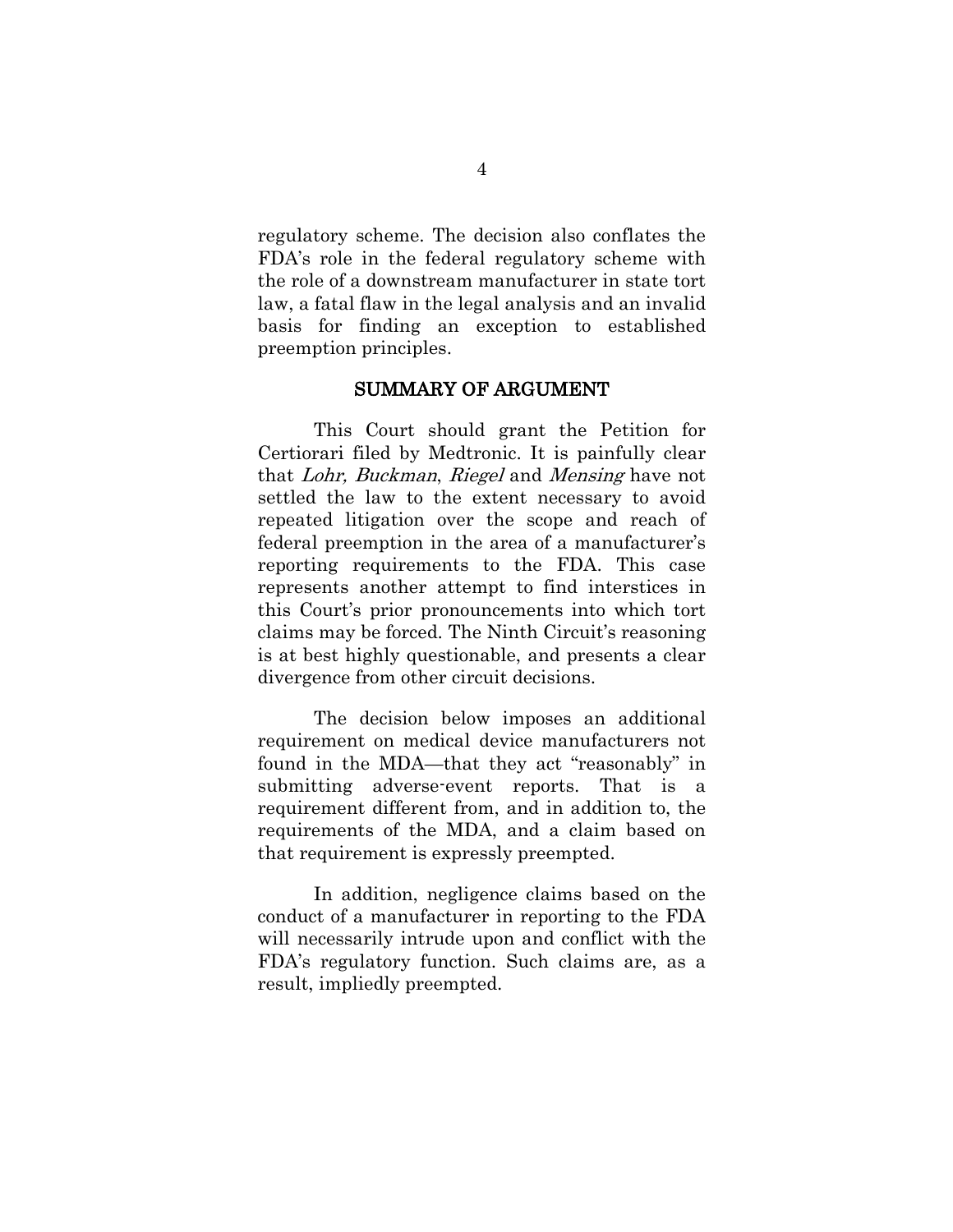Finally, allowing negligence claims based on failure to report to the FDA will, in effect, create a private cause of action for violation of the MDA reporting requirements, contrary to established law.

This case presents an excellent vehicle to clarify the extent to which federal regulatory law not state tort law—controls whether and how a manufacturer must comply with federal law. Certiorari should be granted in order to conclusively answer whether a state law claim founded on an alleged reporting violation to the FDA—no matter how it is framed—is expressly preempted, or fits within the scope of implied preemption.

#### ARGUMENT

#### I. THE NINTH CIRCUIT'S DECISION MISCONSTRUES THIS COURT'S PREEMPTION CASES.

A. To Escape Express Preemption, State Law "Parallel Claims" Must Be Identical To Federal Requirements, And The Claim In This Case Is Not.

As the petition explains, respondents' claim is expressly preempted under the parallel-duty analysis in Lohr and Riegel. Pet. at 29–32. Lohr held that state law may provide a damages remedy for violations of common-law duties when those duties parallel, rather than differ from or add to, federal requirements. 518 U.S. at 495. Riegel held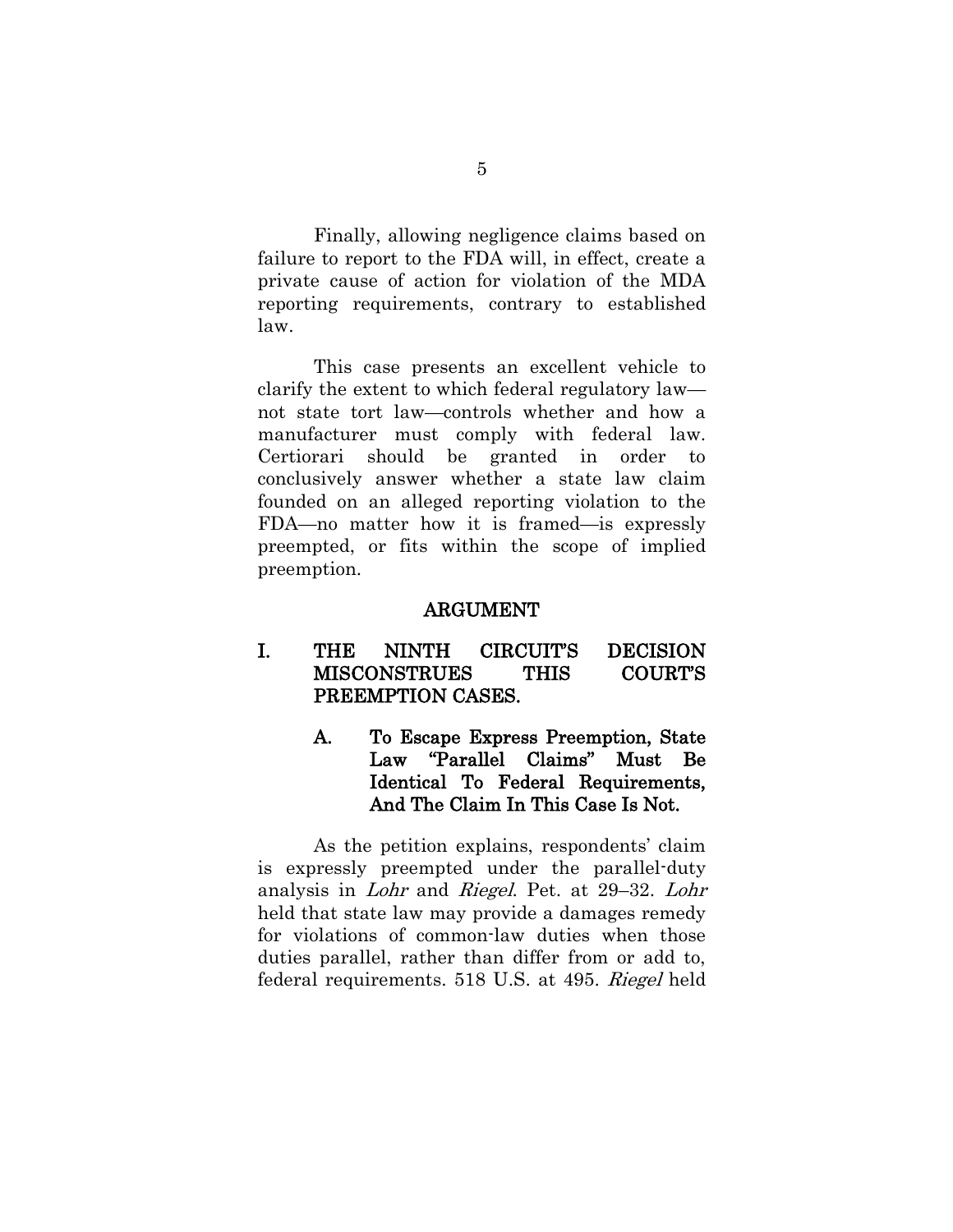that, notwithstanding Lohr, the MDA bars common-law claims that are "different from or in addition to" the FDA's requirements for any device that received premarket approval from the FDA. 552 U.S. at 330. Riegel confirmed that Congress intended broad preemption to govern state claims regarding such devices in order to ensure that the FDA can effectively review and evaluate medical devices and weigh risks and benefits before and after approval. Many traditionally pled state tort law duties do not meet the strict requirements for a parallel claim. Riegel, 552 U.S. at 329–30 (citing Lohr, 518 U.S. at 495).

For a state law claim to be "parallel" so as to escape preemption, the claim's requirements must be identical to those imposed by federal law. Colloquially, "parallel" can mean "similar," "analogous," or "heading in the same direction." But for a claim to be "parallel" within the meaning of Riegel, the duties must be "genuinely equivalent." See Bates v. Dow Agrosciences LLC, 544 U.S. 431, 454 (2005) (emphasis in original). "State and federal requirements are not genuinely equivalent if a manufacturer could be held liable under the state law without having violated the federal law." McMullen v. Medtronic, Inc., 421 F.3d 482, 489 (7th Cir. 2005) (citing Bates, 544 U.S. at 454). Thus, to defeat express preemption, "[p]laintiffs cannot simply incant the magic words '[Appellees] violated FDA regulations' . . . ." Wolicki-Gables v. Arrow Int'l, Inc., 634 F.3d 1296, 1301 (11th Cir. 2011) (quoting In re Medtronic, Inc., 592 F. Supp. 2d 1147, 1158 (D. Minn. 2009).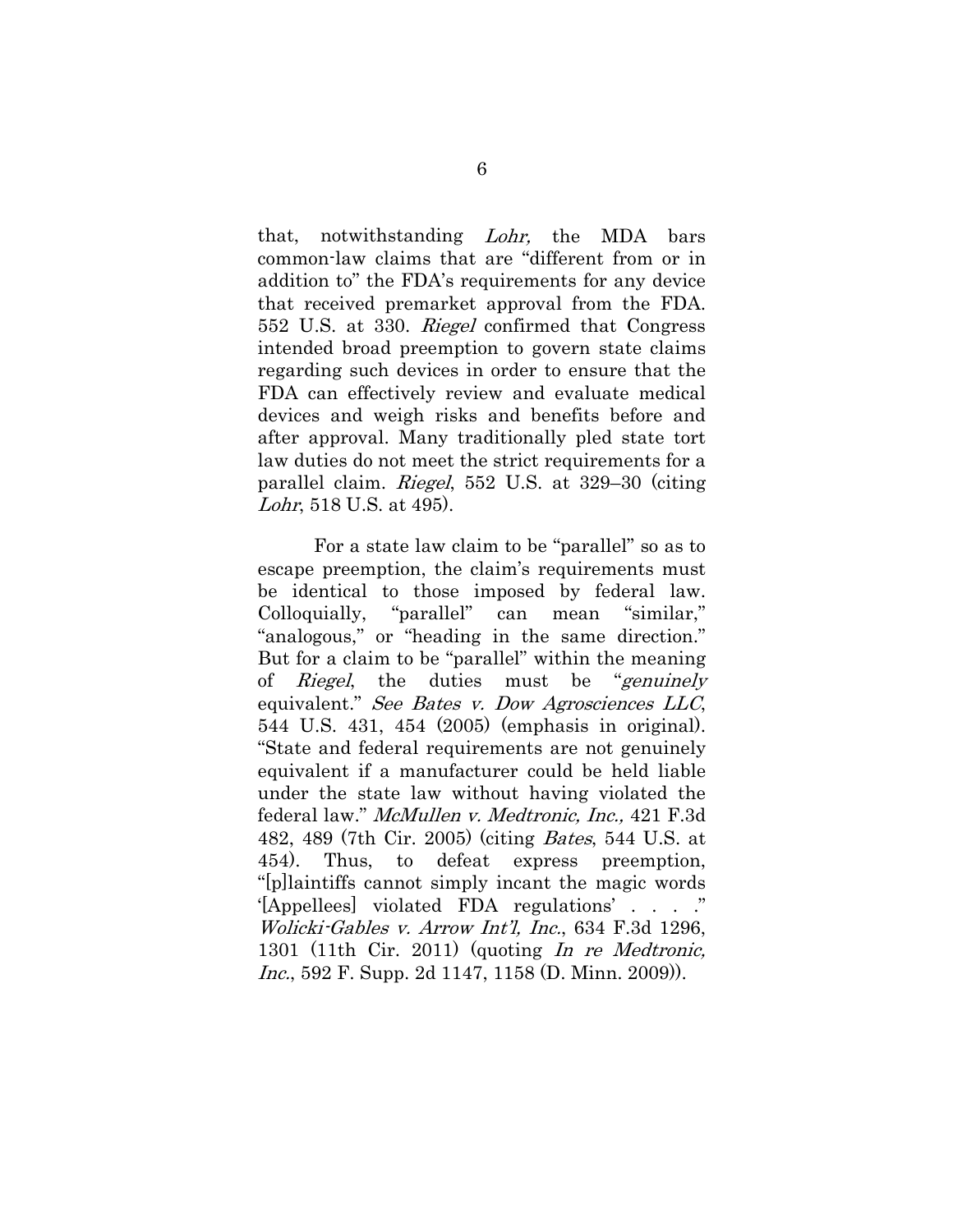Medical device manufacturers have relied on Lohr, Riegel, and cases applying preemption and the narrow exceptions to preemption, understanding that they do not need to comply with any duties additional to or different from those required by the FDA.

The Ninth Circuit's decision injects tremendous uncertainty into what should be settled law. In this case, the Ninth Circuit held that the MDA does not preempt a state-law claim predicated on a manufacturer's general duty to use reasonable care in providing warnings, when those warnings would consist of reporting adverse events to the FDA. 704 F.3d at 1232–33. Yet reasonable care is found nowhere in the MDA reporting requirements and the FDA has no duty to warn end users.

Under the MDA, the FDA reviews and evaluates reports of adverse incidents involving previously approved products. The FDA takes action not based on whether the manufacturer has acted reasonably or unreasonably, but rather based on what the evidence shows. The insertion of a "reasonableness" requirement into the reporting process clearly adds a requirement that is different from and in addition to any requirements found in the MDA.

The decision below produces a dramatic and unsupportable paradox: even if the FDA might have concluded that a manufacturer's reporting was adequate under federal law, a jury could still decide that the manufacturer's reporting was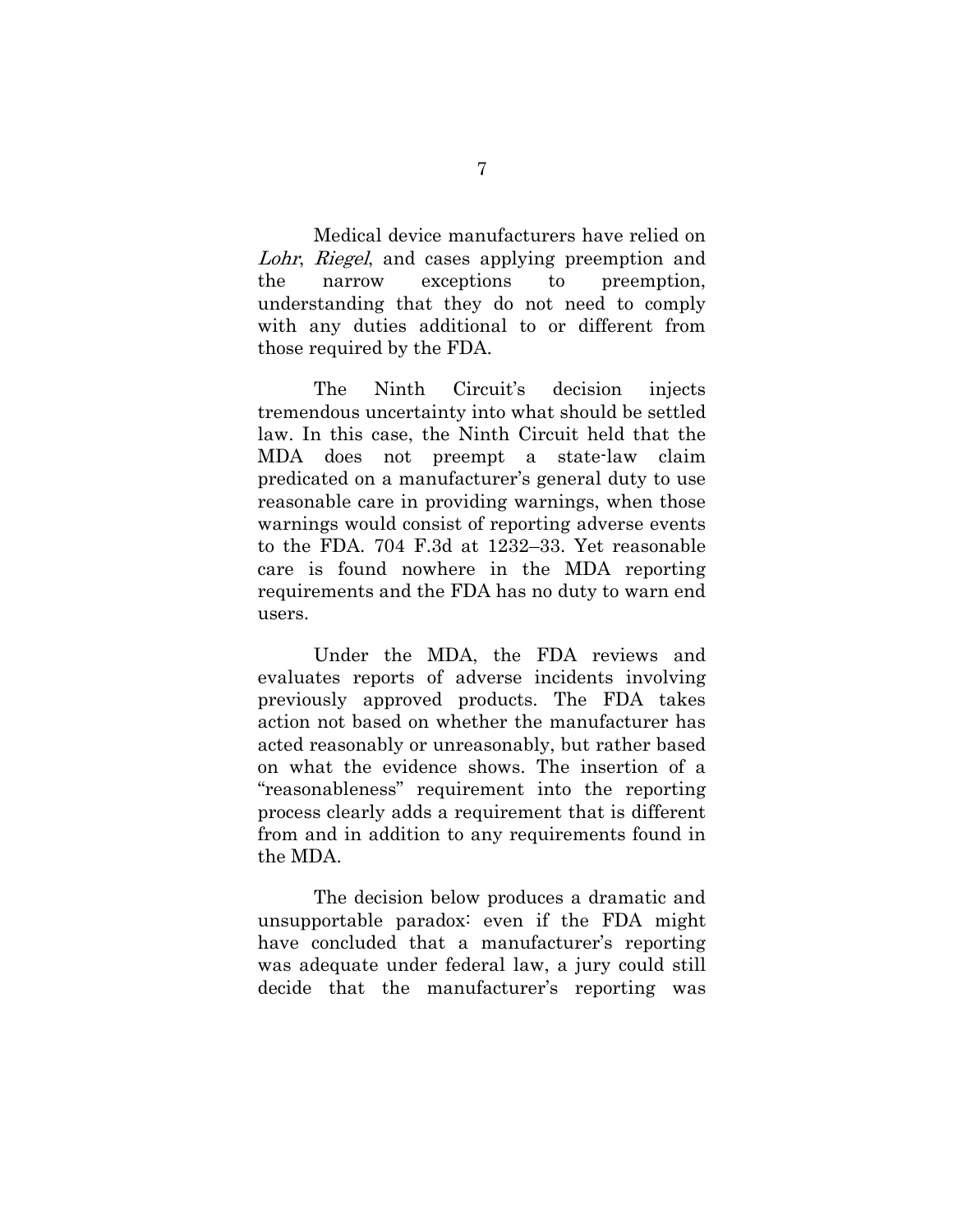negligent as a matter of state law. That is clearly impermissible under the principles of express preemption articulated by this Court, and results in serious harm to the federal regulatory scheme. As a result, it should be expressly preempted.

On first examination, this argument may seem in tension with *Lohr's* holding that a statelaw claim may satisfy the parallel-duty exception to express preemption even if it requires the plaintiff to prove a negligent violation of federal requirements, as the addition of a negligence element "would make the state requirements narrower, not broader, than the federal requirement." 518 U.S. at 495. Any tension is illusory, though. The claim permitted in Lohr did not require that a jury decide whether the FDA might have taken corrective action thereby preventing harm to a plaintiff. But the claim permitted by the decision below requires a jury to decide whether the FDA would have taken action sufficient to prevent harm to a plaintiff. *Stengel v.* Medtronic, 704 F.3d 1224, 1233 (9th Cir. 2013); see also id. at 1234 (Watford, J. concurring) ("To prevail, they will ultimately have to prove that if Medtronic had properly reported the adverse events to the FDA as required under federal law, that information would have reached Mr. Stengel's doctors in time to prevent his injuries."). The decision below thus creates tort liability even where the FDA took no action or would have taken no action. In those situations, states' tort laws impose requirements different from and in addition to the MDA's requirements.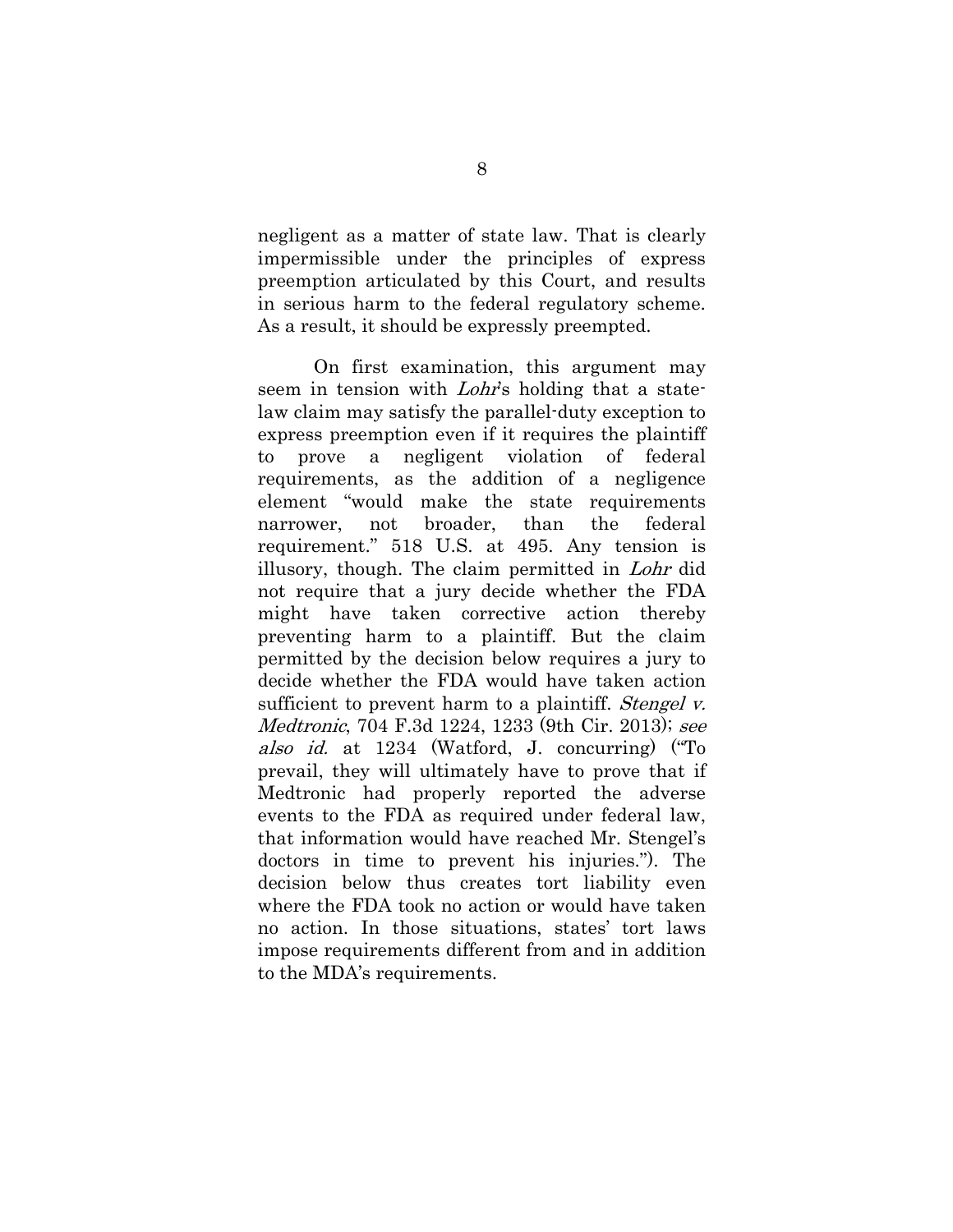The Court has expressly recognized that the state tort system can "disrupt[ ] the federal scheme no less than state regulatory law to the same effect," and possibly more so:

> A state statute, or a regulation adopted by a state agency, could at least be expected to apply cost-benefit analysis similar to that applied by the experts at the FDA: How many more lives will be saved by a device [that], along with its greater effectiveness, brings a greater risk of harm? A jury, on the other hand, sees only the cost of a more dangerous design, and is not concerned with its benefits; the patients who reaped those benefits are not represented in court.

Riegel, 552 U.S. at 325 (emphasis added).

State-law claims that are not parallel to federal requirements do not account for the individuals who might benefit from higher risk medical treatments or devices that are available only because the FDA, based on a careful assessment, concluded that the potential benefits to many patients outweigh the potential risks to a few. In other words, the statute "suggests that the solicitude for those injured by FDA-approved devices . . . was overcome in Congress's estimation by solicitude for those who would suffer without new medical devices if juries were allowed to apply the tort law of 50 States to all innovations." Id. at 326.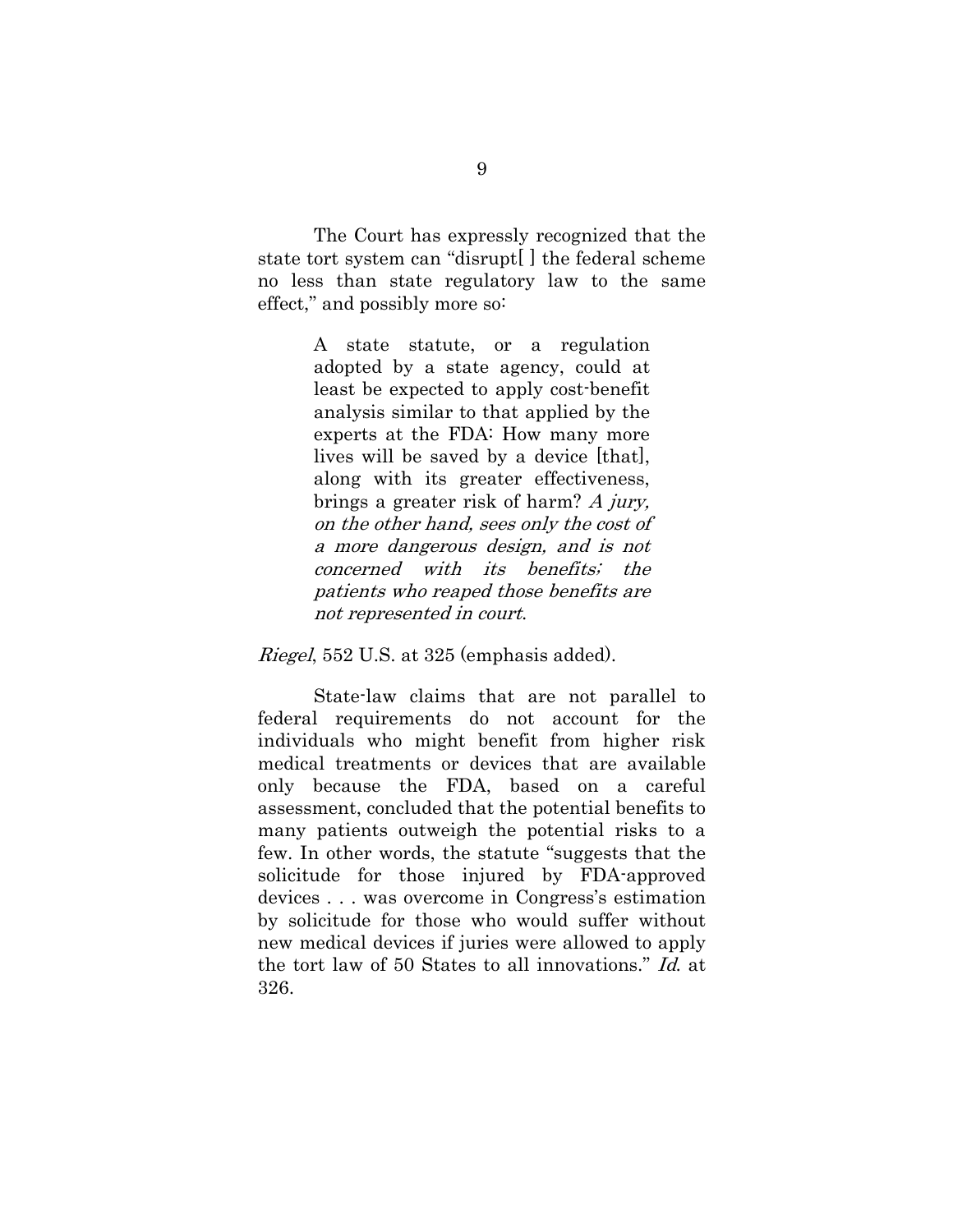Under the Ninth Circuit's holding, a jury decides if a manufacturer's reporting is reasonable, and if not, makes a finding of negligence. But negligence is irrelevant to the FDA's inquiry, and in this context is clearly different from and in addition to the requirements of the MDA. This Court should grant certiorari to address the significant limitation on the doctrine of express preemption created by the Ninth Circuit.

## B. The Ninth Circuit Incorrectly Applied Implied Preemption And The Controlling Precedent Of Buckman.

Under Buckman, 531 U.S. at 343, "fraud-onthe-FDA" claims are impliedly preempted, because they impermissibly intrude on the FDA's regulatory prerogative. To side-step this prohibition, Respondents cast their claims as statelaw products liability theories premised on Medtronic's claimed common law reporting duties to the FDA. Respondents assert that under Arizona common law, Medtronic had a duty to warn a third party (the FDA), which in turn also had a duty to warn plaintiffs of dangers in the product, completing the chain of causation. This theory fails for a number of reasons.

## 1. No Duty Exists For The FDA To Act, And None Can Be Imposed By State Law.

The Ninth Circuit premised its decision on a lower federal court decision holding that a component manufacturer might have a duty under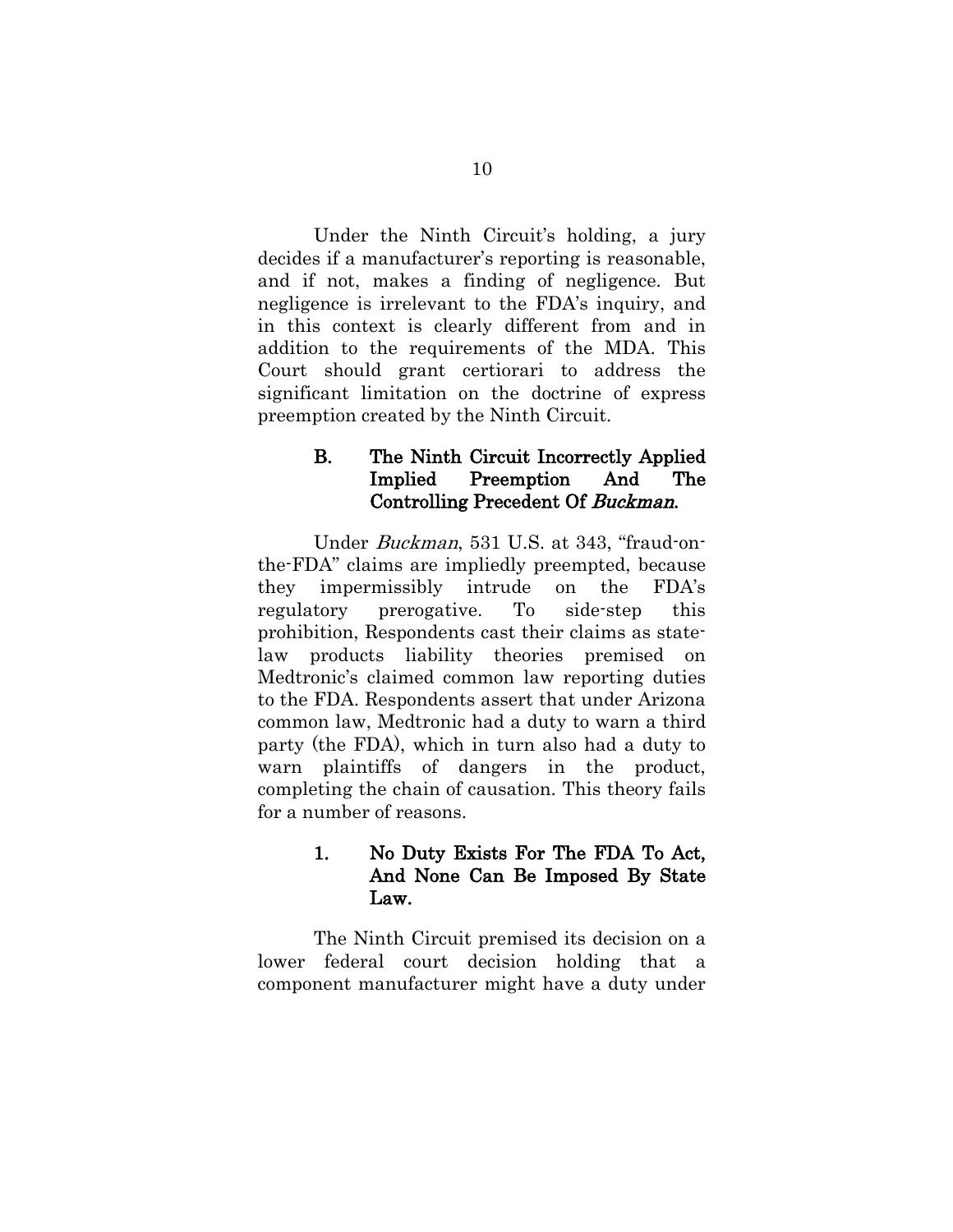Arizona law to warn the completed product manufacturer if the failure to warn was cause-infact and proximate cause of the injuries sustained by the plaintiffs. Stengel, 704 F.3d at 1233 (citing Anguiano v. E.I. DuPont de Nemours & Co., 808 F. Supp. 719, 723 (D. Ariz. 1992), aff'd, 44 F.3d 806 (9th Cir. 1995)). Assuming, for the sake of argument, the above is a correct statement of Arizona law, it is either meaningless to the claim here, or squarely preempted.

Unlike the FDA, the manufacturer or distributor of a product generally has an obligation under state product liability law to warn the ultimate user or consumer of conditions of its product that pose a risk of harm. E.g., Anguiano, 808 F. Supp. at 724–25 (citing Suchomajcz v. Hummel Chem. Co., 524 F.2d 19, 26–27 (3d Cir. 1975)). Correspondingly then, there may be a duty on the part of a component part manufacturer or original manufacturer to warn the downstream entity of known dangers, so that entity can warn the ultimate user or consumer.

Here, there is absolutely no duty on the part of the FDA to convey to the user or consumer any information that it receives from manufacturers; the reports it receives may (or may not) be communicated to product users through FDA notices to their physicians depending on the judgment and discretion of the FDA. And there can be no liability for the FDA's failure to do so. Accordingly, the principle of Arizona law relied upon is simply inapposite. And if that is not the case, to the extent the claim is premised on a duty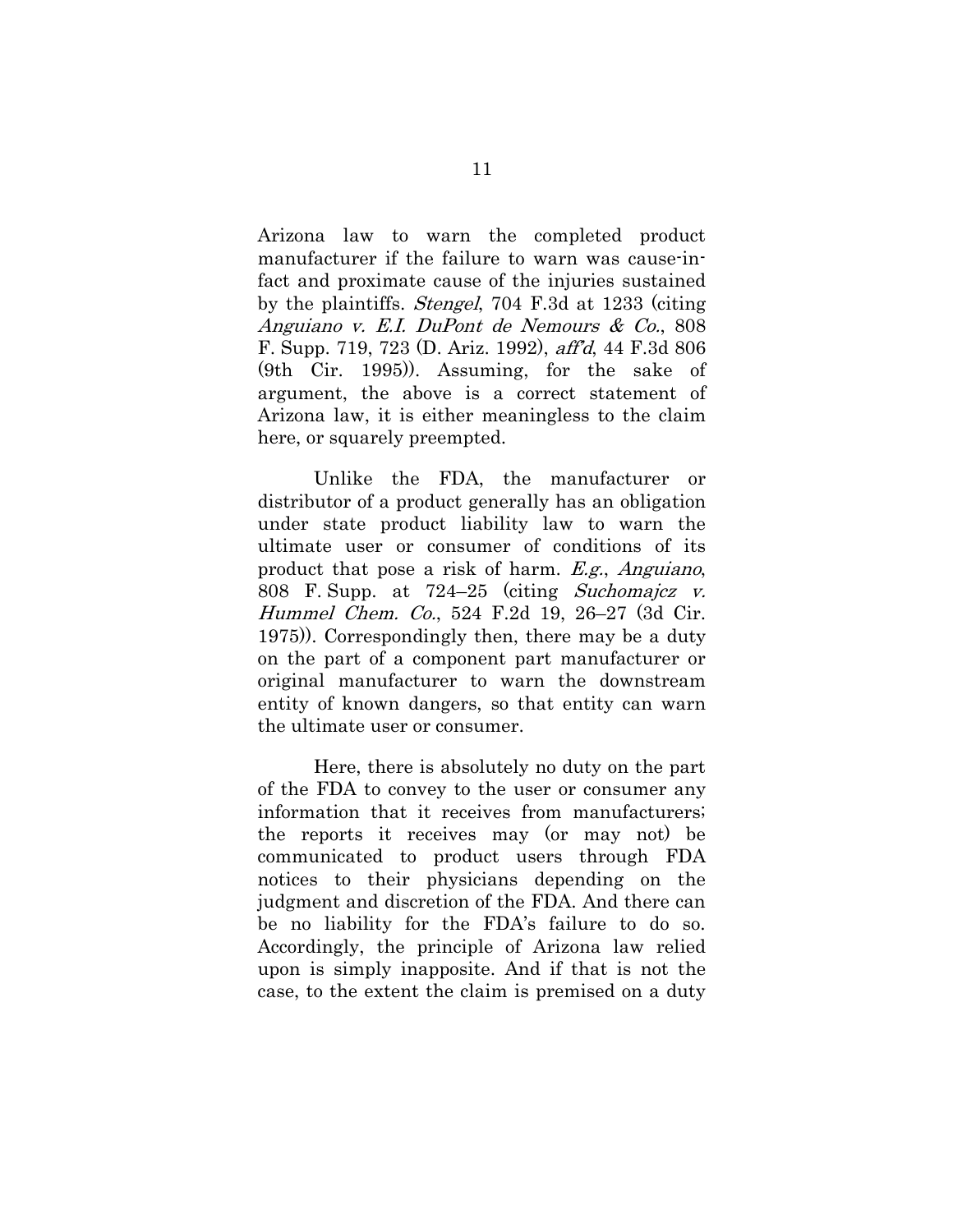imposed on the FDA, such a claim must be preempted, just like any claimed duty of reasonable care allegedly owed by Medtronic under state law, but not the MDA.

### 2. Inquiry Into Possible FDA Actions Will Impermissibly Intrude On The Regulatory Process.

To prevail on their claim, Respondents will also necessarily have to litigate the FDA decisionmaking process, and convince a jury that the FDA would have taken a particular course of action. The Ninth Circuit characterized this as a "causation issue." Plaintiffs will examine FDA policies, interview FDA regulators, and ask a jury to assume the role of those regulators. It is difficult to imagine a more intrusive inquiry into the regulatory process. For that reason, Respondents' claims are impliedly preempted as well.

The claim allowed by the Ninth Circuit contemplates, as a necessary element of proof by the plaintiffs, that if the FDA had been notified of adverse events, it would have done something. This element might have a place between upstream and downstream manufacturers, each of whom have a duty to warn a buyer. But the FDA has no duty to warn anyone. The causation chain that the Ninth Circuit laid out clearly embroils the FDA in state litigation—the issue is what would the FDA have done, and when would it have done it, if it had received the notices that plaintiffs claim should have been provided.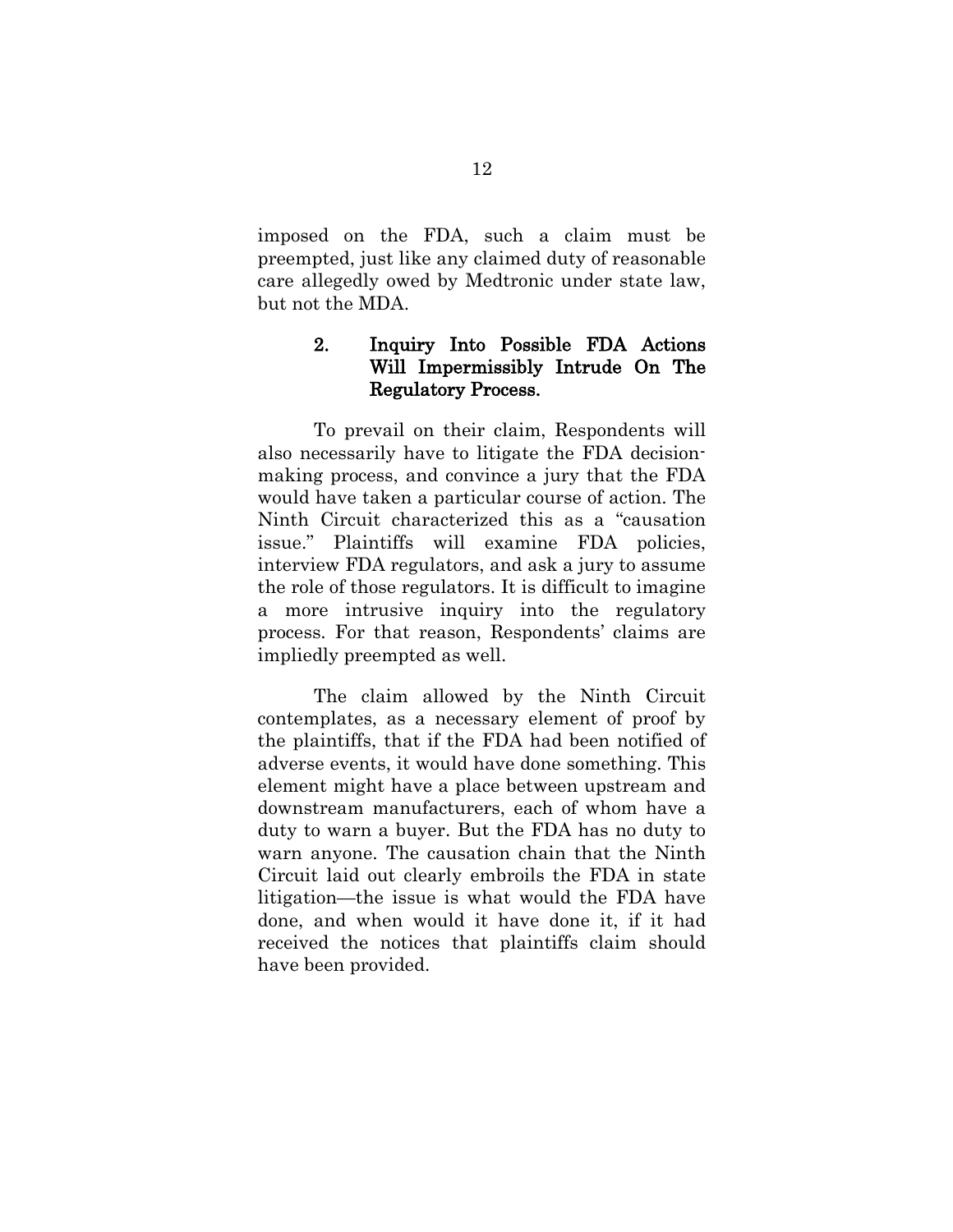PLIVA, Inc. v. Mensing, 131 S. Ct. 2567, 2579 (2011) does not allow state tort law's proximate-cause analysis to undo federal preemption:

> We can often imagine that a third party or the Federal Government might do something that makes it lawful for a private party to accomplish under federal law what state law requires of it. In these cases, it is certainly possible that, had the Manufacturers asked the FDA for help, they might have eventually been able to strengthen their warning label. Of course, it is also possible that the Manufacturers could have convinced the FDA to reinterpret its regulations in a manner that would have opened the CBE process to them. Following Mensing and Demahy's argument to its logical conclusion, it is also possible that, by asking, the Manufacturers could have persuaded the FDA to rewrite its generic drug regulations entirely or talked Congress into amending the Hatch-Waxman Amendments.

Id. If this chain of maybes were "suffictient to prevent federal and state law from conflicting for Supremacy Clause purposes, it is unclear when, outside of express pre-emption, the Supremacy Clause would have any force." Id.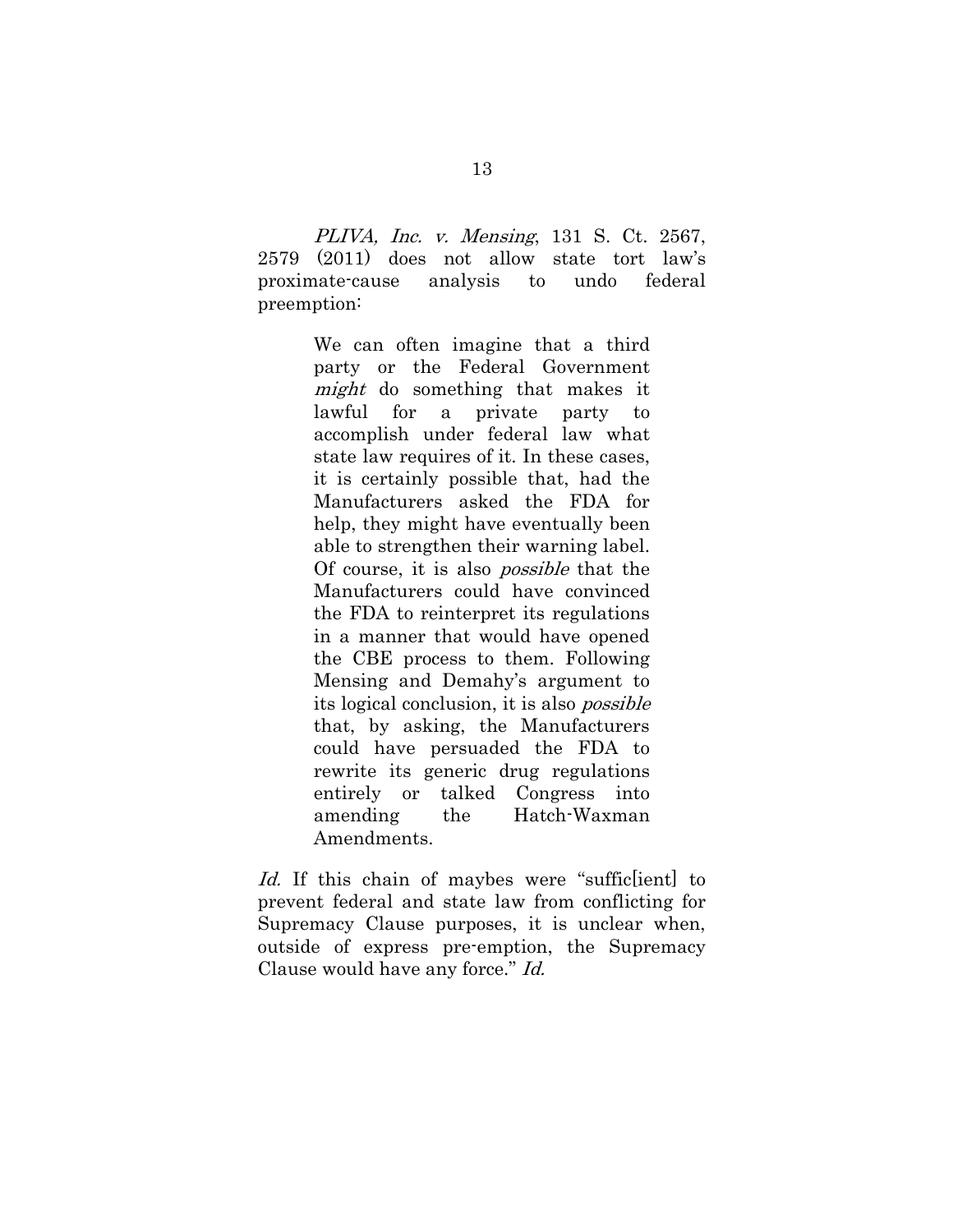Even if state law of general application allows a tort claim based on a failure to report to the FDA (fraud by omission), the claim is, necessarily, dependent on proving that the FDA would take further action. Without proof of that element, there is no causation. In other words, the plaintiff must still establish to the satisfaction of a fact finder that the FDA would have acted to provide additional warnings. That is dramatically different from the state tort law upon which the Ninth Circuit relied, which as a matter of common law imposes affirmative duties serially on those in the chain of manufacture and distribution to provide warnings. And in proving that claim, the plaintiffs must, as a certainty, litigate the FDA decision-making process, an effort that impermissibly intrudes on the FDA's mission.

### 3. Inquiry Into Possible FDA Actions Will Impermissibly Interfere With The Regulatory Process.

Central to Buckman's holding is the recognition that state tort litigation can be disruptive, exert an "extraneous pull on the scheme established by Congress," and therefore is preempted by that scheme. Buckman, 531 U.S. at 353. Riegel adhered to Buckman's observations in noting that the MDA created a scheme of federal oversight for medical devices and "swept back" state oversight schemes. Riegel, 552 U.S. at 316. Before the MDA's enactment, states oversaw these devices. Id. The MDA calibrated the amount of FDA oversight to the amount of risk presented by a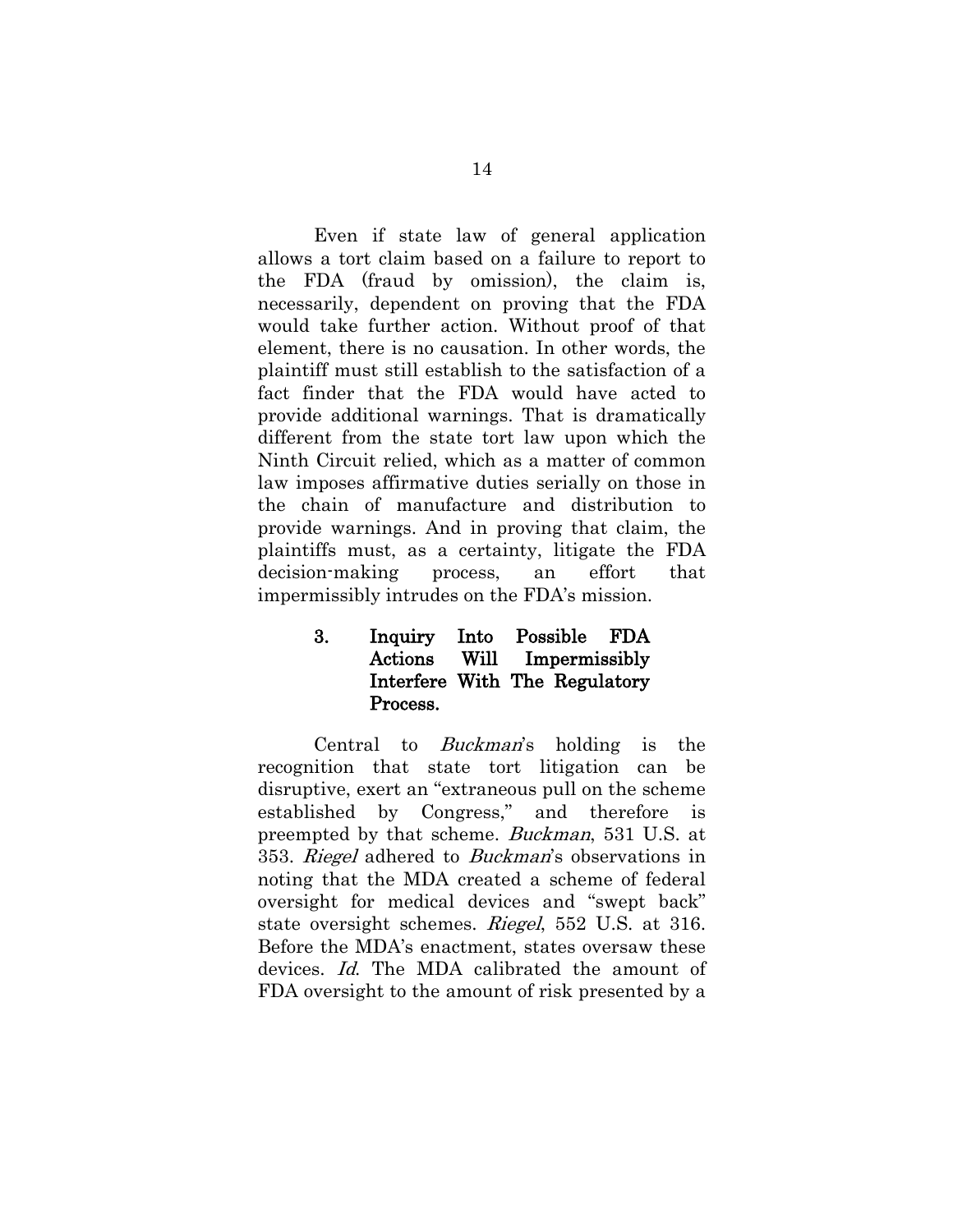device. Id. at 316. It is the FDA's objective and duty to balance risk with benefit. The FDA may "thus approve devices that present great risks if they nonetheless offer great benefits in light of available alternatives." Id. at 318.

For these reasons, most courts have rejected the lower court's interpretation of Buckman, and have held that claims alleging that manufacturers withheld or misrepresented information to the FDA are impliedly preempted. See Gregory J. Wartman, Life After Riegel: A Fresh Look at Medical Device Preemption One Year After Riegel v. Medtronic, Inc., 64 Food & Drug L.J. 291, 305 (2009).[2](#page-19-0)

The Ninth Circuit's reliance on *Lohr*, also is misplaced. See Stengel, 704 F.3d at 1233. Lohr did not address implied preemption. Buckman, 531 U.S. at 352. Moreover, the claims in Lohr "arose from the manufacturer's alleged failure to use

-

<span id="page-19-0"></span><sup>2</sup> Allowing a jury to supplant FDA regulatory judgment at the post-approval stage is no less intrusive than at the pre-approval stage, as lower courts have recognized. See Lofton v. McNeil Consumer & Specialty Pharm., 672 F.3d 372, 379 (5th Cir. 2012) ("[D]isclosures to the FDA are 'uniquely federal' and thus beyond the states' traditional police power." (quoting Buckman, 531 U.S. at 347–48)); *McCutcheon v. Zimmer Holdings*, Inc., 586 F. Supp. 2d 917, 922 (N.D. Ill. 2008) (holding that an alleged failure to disclose all relevant information to the FDA "essentially equates" to a state law prohibition against fraudulent representations to the FDA).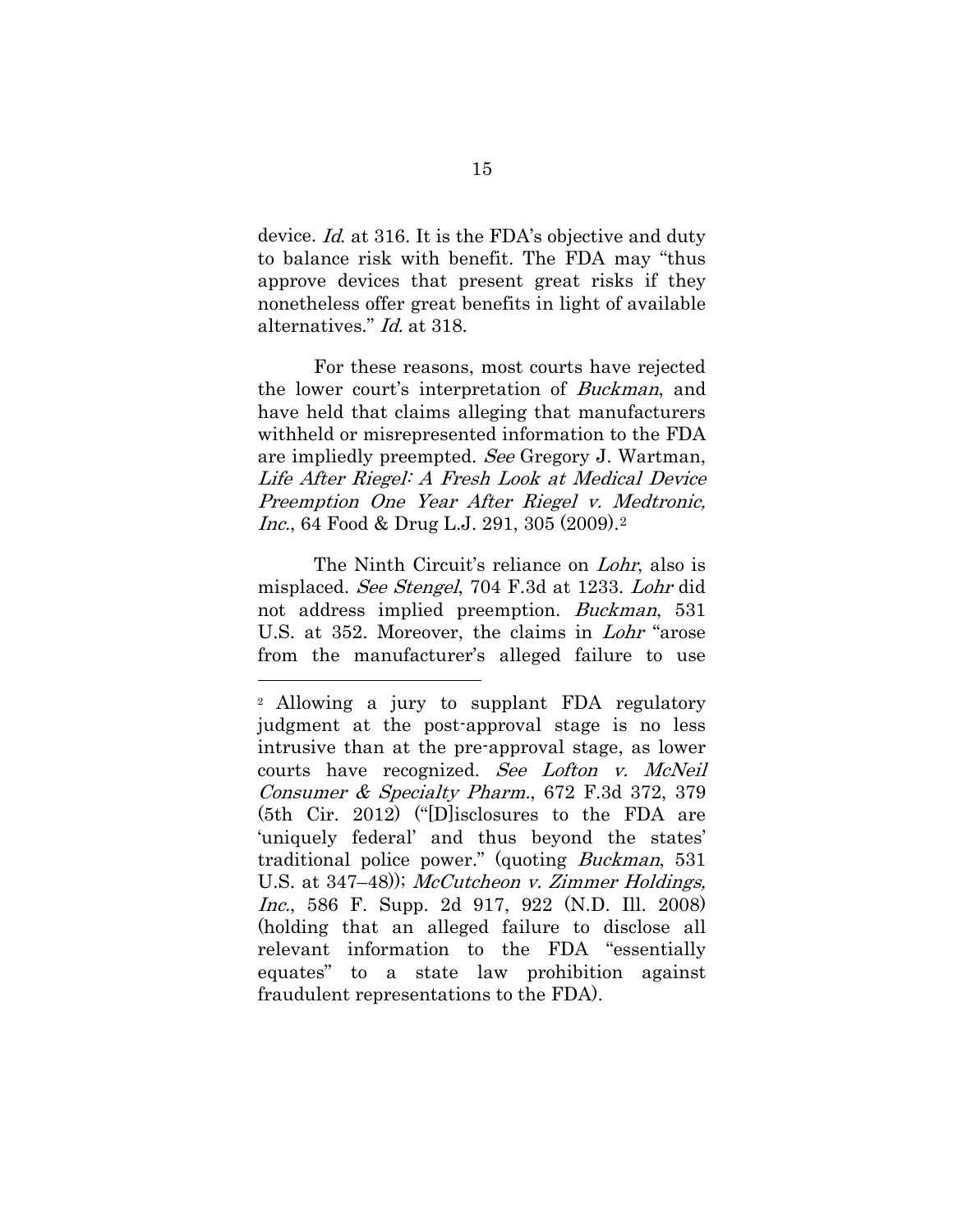reasonable care in the production of the product, not solely from the violation of FDCA requirements." Id. at 352. In contrast, the fraud claims in Buckman—like those here—were based solely on federal reporting requirements.

The Ninth Circuit's decision returns the law to a pre-Buckman world where a "failure to warn" state-law claim is not impliedly preempted, if the claim is based on established state law principles. That reasoning contradicts current law as it is understood by a majority of courts. See James M. Beck, The Food, Drug, and Cosmetic Act: Searching for the Crossroads of Safety and Innovation: Article: Federal Preemption in FDA-Regulated Product-Liability Litigation: Where We Are And Where We Might Be Headed, 32 Hamline L. Rev. 657, 704–705 (2009) ("A majority of courts have interpreted Buckman to extend preemption to fraud-on-the-FDA allegations where those allegations are asserted in support of some other, non-fraud cause of action. Rather, the FDA is viewed as the proper forum for such allegations. These courts concluded that agency fraud allegations pose the same burdens on the FDA's functioning whether or not stated as an independent cause of action."). See also Pet. at 13– 17.

Plaintiff's claims in this case inevitably conflict with the FDA's regulatory function, because the parties would be litigating future FDA action where none has occurred to date. In other words, state law would ask the jury to decide whether the FDA had an obligation to warn. But the decision to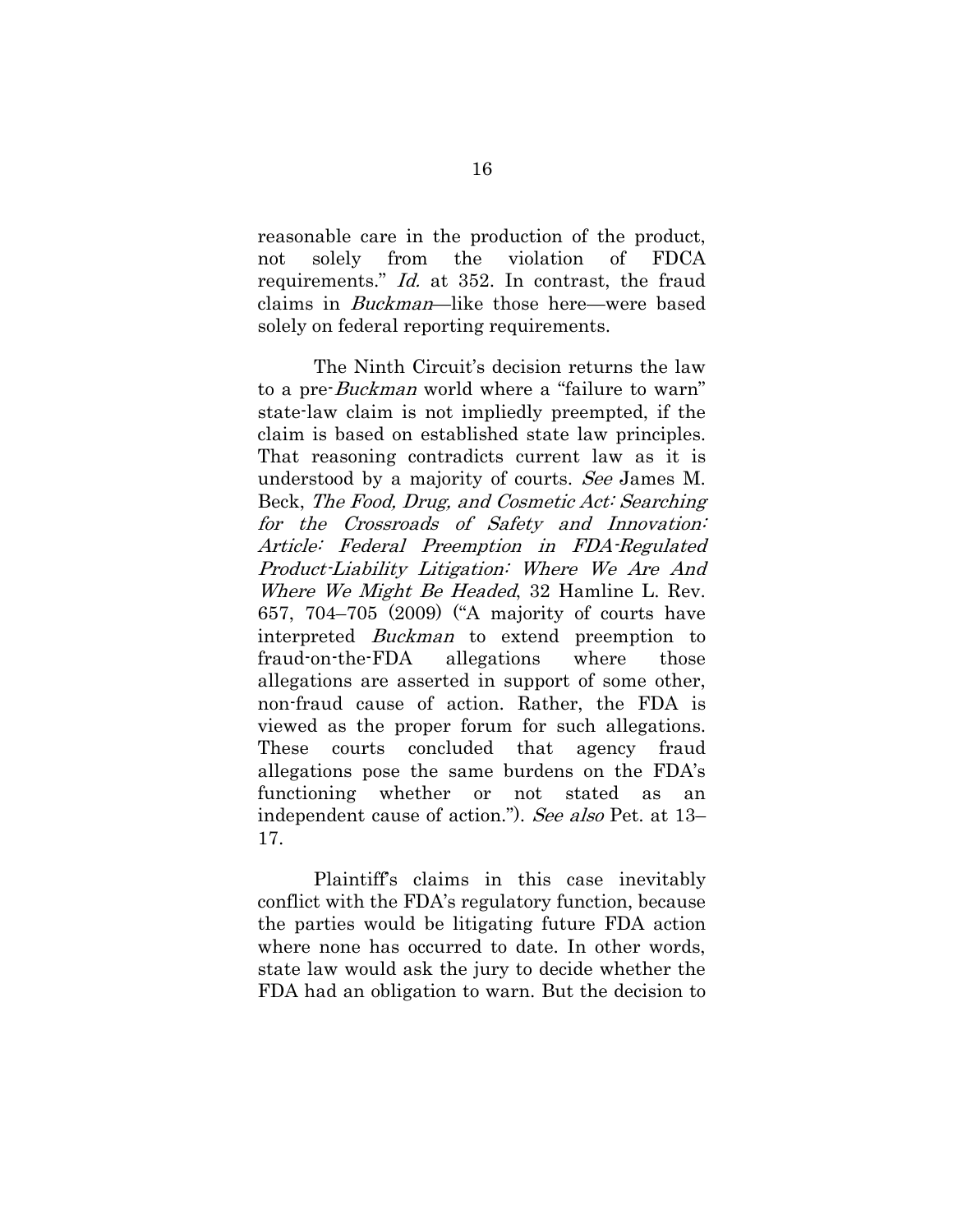take action upon receipt of adverse incident reports is within the discretion of the FDA.

## C. The Ninth Circuit's Decision Incorrectly Allows State Courts To Enforce The Reporting Requirement of the MDA Through Private Actions.

In *Buckman*, the Court noted that "the federal statutory scheme amply empowers the FDA to punish and deter fraud against the Administration," and that the FDA uses this authority "to achieve a somewhat delicate balance of statutory objectives" that could be "skewed" by permitting related claims to be raised under state tort law. Id. at 348. State fraud-on-the-FDA tort claims conflict with the FDA's responsibility to police fraud and impose the burden of complying with "50 States' tort regimes." *Id.* at 350.

Regulated entities would also not have the benefit of the certainty and consistency of their reporting obligations:

> [F]raud-on-the-FDA claims would also cause applicants to fear that their disclosures to the FDA, although deemed appropriate by the Administration, will later be judged insufficient in state court. Applicants would then have an incentive to submit a deluge of information that the Administration neither wants nor needs, resulting in additional burdens on the FDA's evaluation of an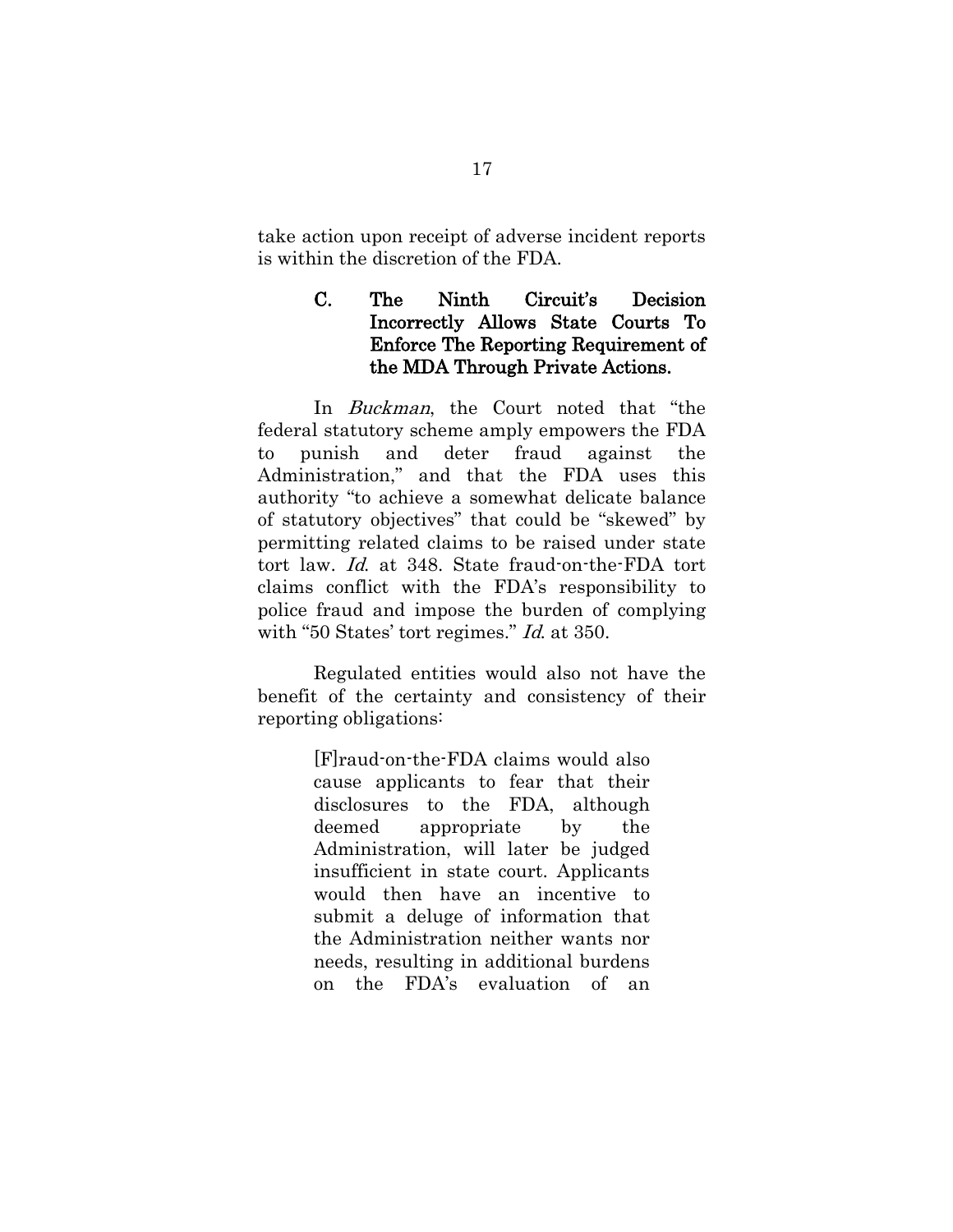application. As a result, the comparatively speedy  $\S 510(k)$  process could encounter delays, which would, in turn, impede competition among predicate devices and delay health care professionals' ability to prescribe appropriate off-label uses.

Id. at 351. For these reasons, the Court has concluded that there is "clear evidence that Congress intended that the MDA be enforced exclusively by the Federal Government." Id. at 352 (citing 21 U.S.C. § 337(a)).

The rule of no private enforcement of the MDA falls into an abyss if a state duty to warn claim can be based on an alleged failure to report adverse incidents to the FDA. An otherwise forbidden private right of action under the MDA is thus allowed so long as it is given a label as a state tort claim.

The decision below treats the FDA as a manufacturer who has a duty to warn third parties. To avoid preemption, a state law claim must be independent of the duty imposed by the MDA. A general duty to warn must exist, but the Ninth Circuit cited no case under Arizona law that says there is a duty to tell a third party who may tell the plaintiff. Accordingly, the only source of the duty is failure to "reasonably comply" with the MDA. This is expressly preempted by the MDA's prohibition on private enforcement.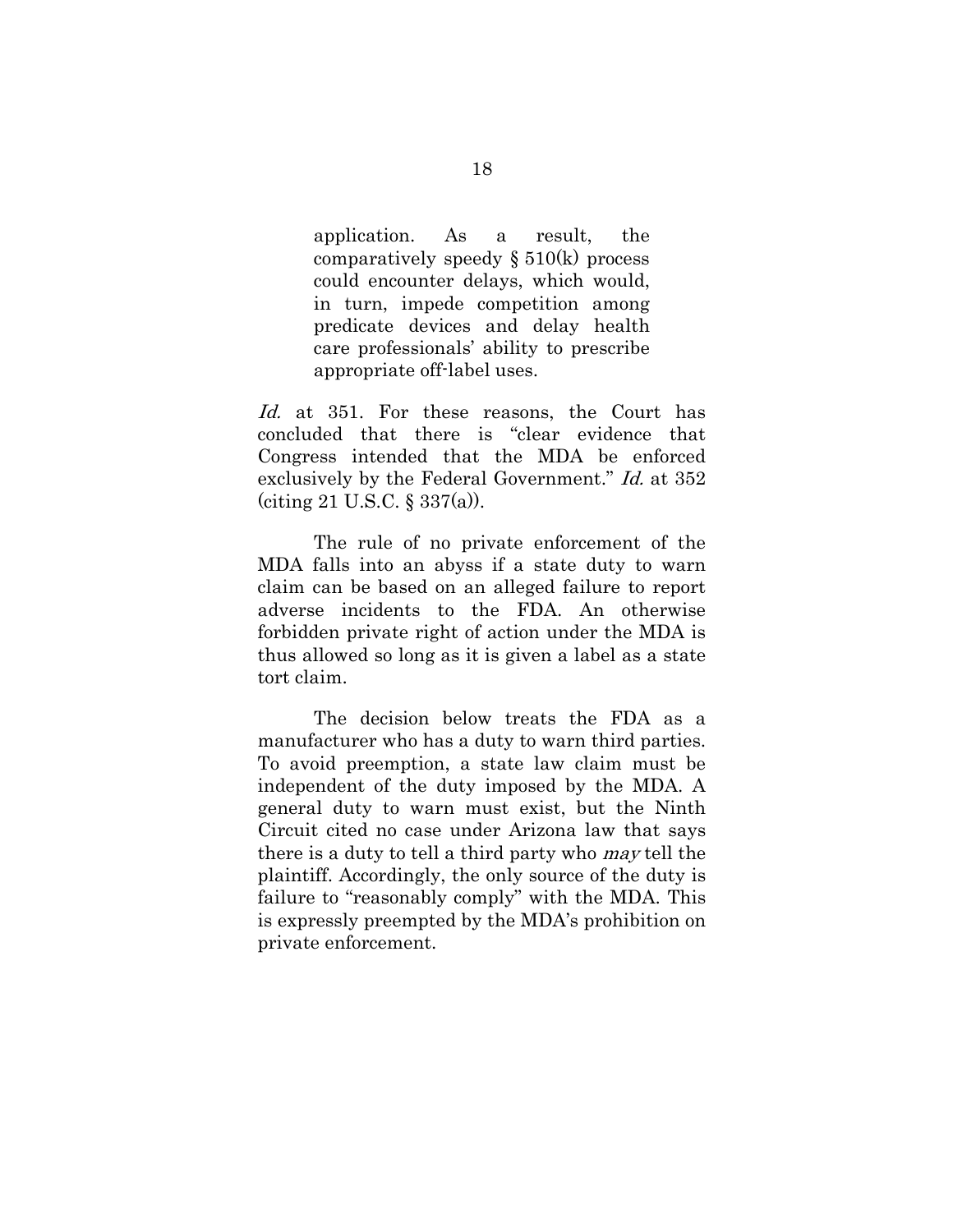If it is true that a general duty of care under Arizona law imposes an obligation on the part of a manufacturer to provide information to a third party, and liability may be imposed for failure to do so even if that third party has no obligation to pass the information on, then there is no limit to private enforcement of the MDA; fraud-on-the-FDA claims become negligent failure-to-warn claims. A plaintiff has no reason to allege fraud when simple negligence is enough to avoid preemption. That is a result that cannot be allowed to stand.

Congress did not intend to force the FDA to operate in tandem with state tort laws. See Buckman, 531 U.S. at 350 ("[C]omplying with the FDA's detailed regulatory regime in the shadow of 50 States' tort regimes will dramatically increase the burdens facing potential applicants—burdens not contemplated by Congress in enacting the FDCA and the MDA.").

II. EFFORTS TO CIRCUMVENT THIS COURT'S DECISIONS HAVE LED TO DIFFERING OPINIONS AMONG THE CIRCUITS AND SIGNIFICANT UNCERTAINTY AT THE TRIAL COURT LEVEL.

The claim allowed by the Ninth Circuit adds another patch to the already unsightly national quilt of conflicting approaches to implied and express preemption under the MDA. The lower courts, consumers, and manufacturers need specific direction on how to deal with these claims, which,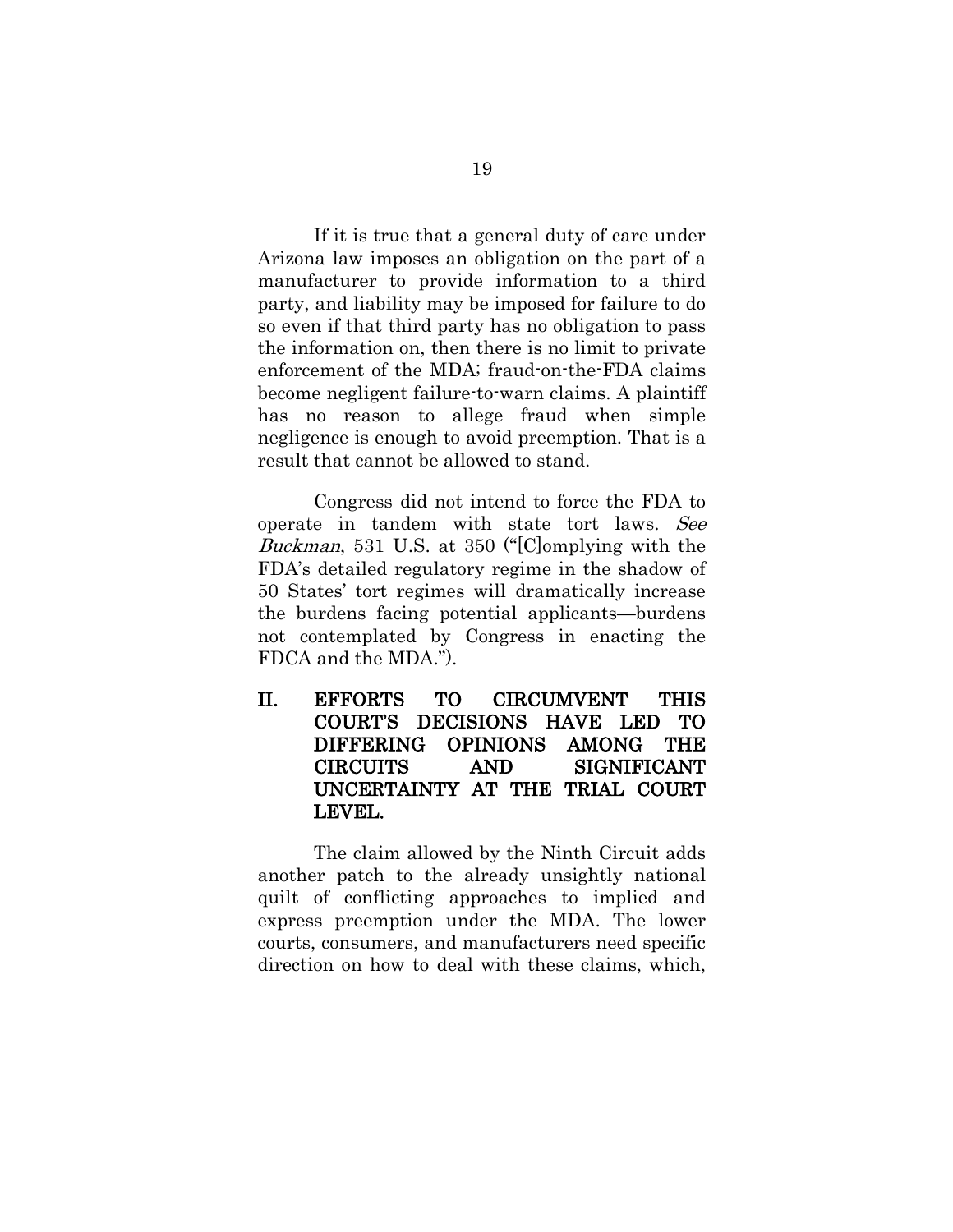despite Buckman, Riegel and Lohr, return repeatedly.

If a cause of action can be based on state-law duties to act with "reasonable care" in providing warnings required under the MDA, then there is no limit to the claims that might be brought, while still avoiding preemption. A claim that was in substance a fraud-on-the-FDA can now proceed if it is described as negligence-on-the-FDA. In the Ninth Circuit, all the plaintiff must allege is that the manufacturer failed to reasonably advise the FDA. On the other hand, if conformity to federal law is the basis for the claim—that is, if state law provides a cause of action for non-compliance with federal law—then the state cause of action is merely a private vehicle to enforce the MDA. In either circumstance, preemption should bar the claim. But unless the Court grants this petition, failure-to-report claims will proceed in the Ninth and Fifth Circuits, but will be barred in the Eighth and Sixth Circuits. Compare Stengel, 704 F.3d at 1233, and Hughes v. Boston Scientific Corp., 631 F.3d 762, 765 (5th Cir. 2011), with In re Medtronic, Inc., Sprint Fidelis Leads Prods. Liab. Litig., 623 F.3d 1200, 1205 (8th Cir. 2010), and Cupek v. Medtronic, Inc., 405 F.3d 421, 423–24 (6th Cir. 2005).